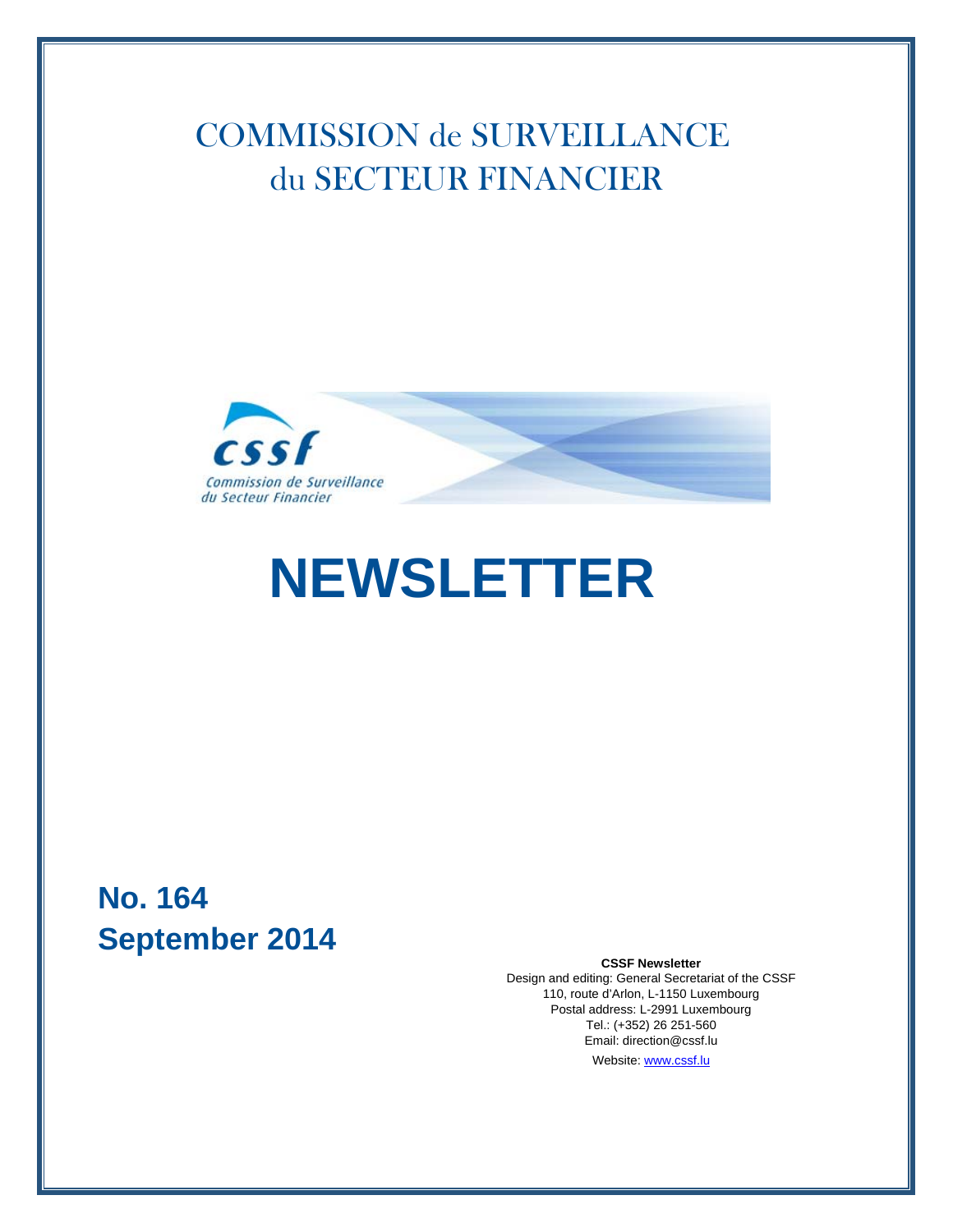#### **HUMAN RESOURCES**

Since the publication of the last Newsletter, the CSSF has recruited nine agents who were assigned to the following departments:

#### **Internal Audit**

Giulio BRENNA

#### **General and Transversal Supervision**

Andrea GENTILINI Laure WINLING

#### **Supervision of Securities Markets**  Thibaut BRUNNER

#### **Supervision of Banks**

Li DECKENBRUNNEN Abderrahim DYB Ricky WONG

**Single Supervisory Mechanism (SSM)**  Anne VAISSIERE

#### **Information systems and supervision of support PFS**

Domenico CANTATORE

The CSSF counts 539 agents as at 16 September 2014, of whom 274 are men and 265 are women.

#### **NEWS**

#### **THE CSSF LAUNCHED THE APPLICATION "SUPERVISED ENTITIES" ON ITS WEBSITE**

Following many requests, the CSSF developed this search tool enabling users to quickly find entities under its supervision and making key information about these entities readily available.

The simple search allows users to check, by name, if an entity is authorised in Luxembourg and subject to the CSSF's supervision. This application avoids the need to view, one by one, the many different official lists in pdf format.

The advanced search will display the entities according to categories. Moreover, all the changes that occurred over the last two months can be viewed.

This application also enables users to extract the selected data and to download them in pdf or csv format.

#### **SIGNATURE OF A MEMORANDUM OF UNDERSTANDING BETWEEN THE BANCO CENTRAL DO BRASIL AND THE CSSF**

On 14 August 2014, the Banco Central do Brasil and the CSSF signed a Memorandum of Understanding on mutual assistance, consultation and exchange of information in the area of supervision of banks and banking groups operating in the financial markets of the two jurisdictions. The MoU took effect on the day of its signature.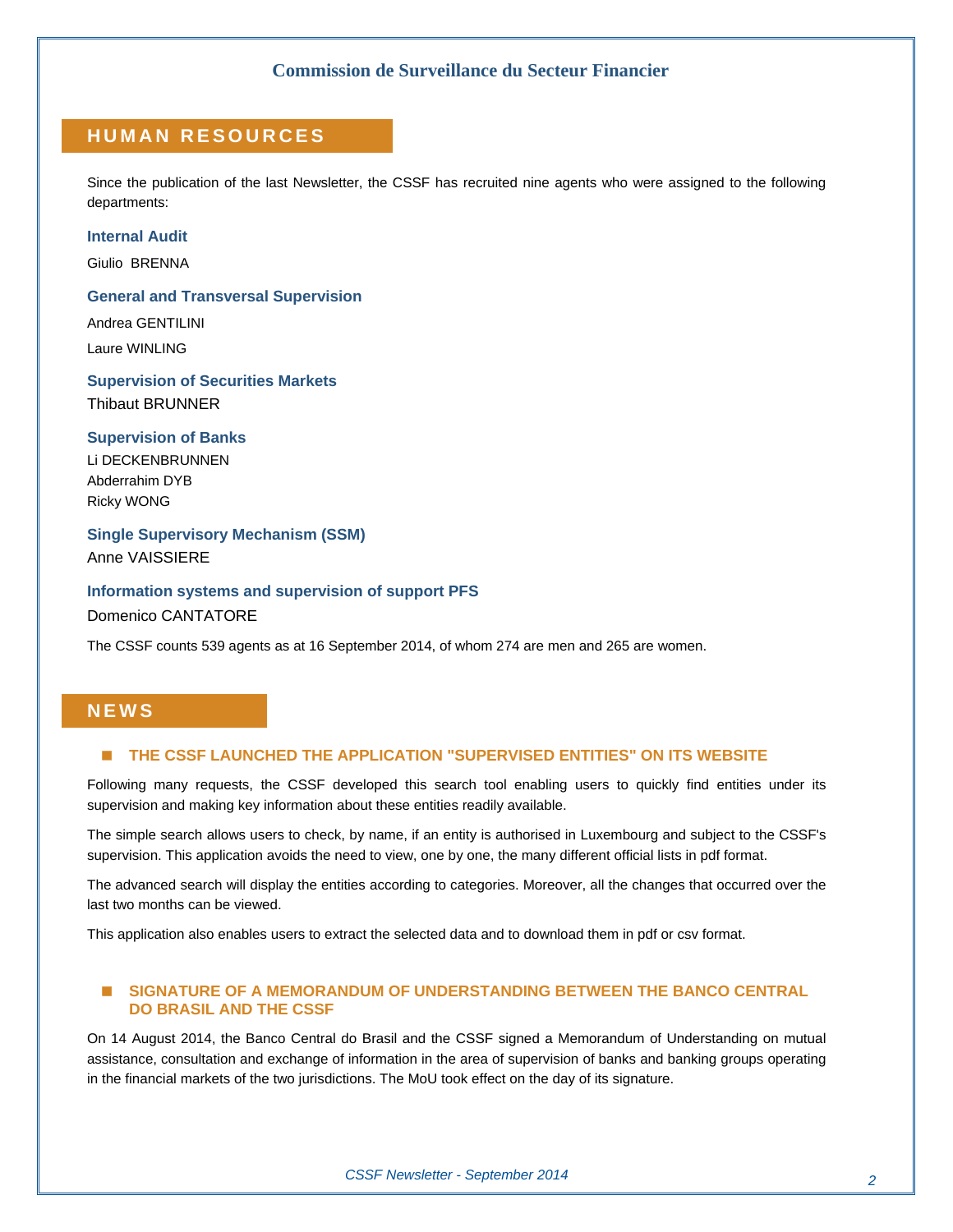#### **EUROPEAN CENTRAL BANK (ECB)**

#### **Publications**

5 August 2014 - [SSM Quarterly Report 2014/3](https://www.ecb.europa.eu/pub/pdf/other/ssmqr20143en.pdf) 

The ECB has published its second Quarterly Report to the European Parliament, the EU Council and the European Commission on progress in the implementation of the Single Supervisory Mechanism Regulation. This report covers the three months between 4 May and the 3 August.

The key messages entailed in the report are the following:

- the ECB will assume the tasks conferred on it by the SSM Regulation, on 4 November 2014;

- the SSM governance is fully operational;

- the Supervisory Board largely finalised the process of determining which credit institution in the euro area should be deemed "significant" and therefore subject to direct supervision by the ECB;

- the establishment of Joint Supervisory Teams (JSTs), which will be the main operational structure for the conduct of supervision by the SSM, has reached certain milestones;

- significant progress has been made in the conduct of the comprehensive assessment ;

- the SSM Supervisory Manual and the public Guide to the SSM's approach to banking supervision are being finalised;
- the draft ECB Regulation on supervisory fees was submitted for a public consultation;
- the staffing of the SSM is proceeding apace;

- the preparatory work is also well advanced in many areas, such as IT infrastructure, Human Resources, premises, internal and external communication, framework for supervisory fees, logistical organisation and legal and statistical services.

8 August 2014 – [Comprehensive assessment stress test manual](http://www.ecb.europa.eu/pub/pdf/other/castmanual201408en.pdf)

The ECB has published a manual which, firstly, details how it will incorporate findings from its AQR into stress test projection and, secondly, outlines the stress test quality assurance process, which is vital to ensuring that the exercise is robust and credible.

One should note that the publication of the manual adds to the transparency of the comprehensive assessment and the credibility of the exercise.

The final results from the comprehensive assessment will be published in the second half of October.

For the related press release, please click here:

<http://www.ecb.europa.eu/press/pr/date/2014/html/pr140808.en.html>

#### **Speeches and Interviews**

 7 August 2014 – [Introductory statement to the press conference](http://www.ecb.europa.eu/press/pressconf/2014/html/is140807.en.html) – Mario Draghi, President of the ECB, Frankfurt am Main

The statement refers to the issue related to the Portuguese Bank "Banco Espirito Santo" as well as to the sanctions against Russia.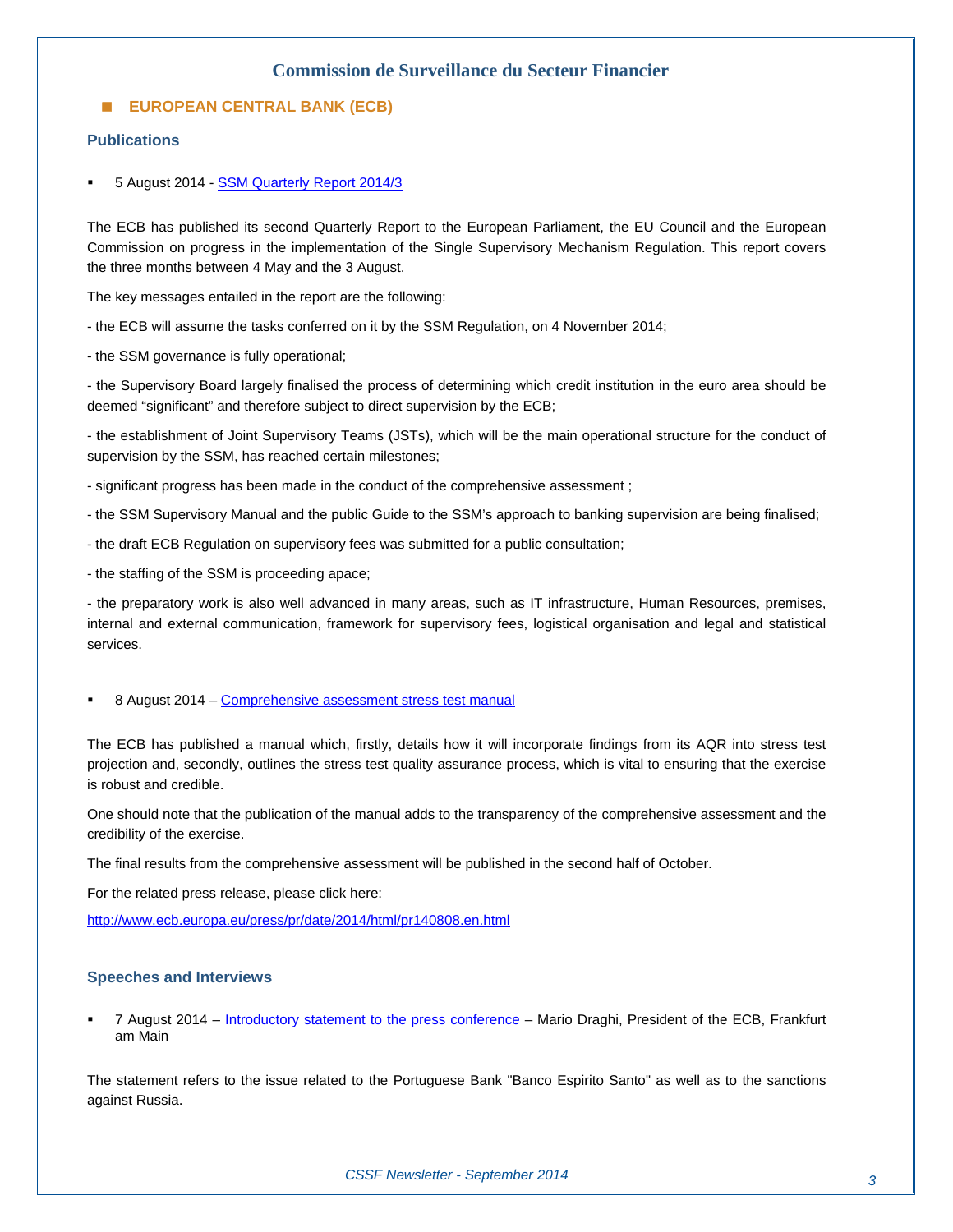25 August 2014 – [Interview with Phileleftheros](http://www.ecb.europa.eu/press/inter/date/2014/html/sp140825.en.html) - Danièle Nouy, Chair of the Supervisory Board of the Single Supervisory Mechanism

This interview with the Cypriot newspaper relates to the progress of the SSM, its functioning for the next months and the consequences for the new banking landscape especially the Cypriot banking sector.

 29 August 2014 – [Interview with Diena](http://www.ecb.europa.eu/press/inter/date/2014/html/sp140829.en.html) - Danièle Nouy, Chair of the Supervisory Board of the Single Supervisory Mechanism

This interview with the Latvian newspaper relates to the SSM and its supervisory duties as from 4 November 2014. It also focuses on the consequences for the Latvian banking sector.

#### **EUROPEAN BANKING AUTHORITY (EBA)**

#### **Publication**

20 August 2014 – [Final templates for the 2014 EU-wide stress test](http://www.eba.europa.eu/-/eba-publishes-final-templates-for-the-2014-eu-wide-stress-test)

These templates are common templates for all EU banks and illustrate the type and the format of data that will be disclosed on a bank. The EBA will act as the central data hub for all EU banks and provide a comprehensive dataset in an editable and user-friendly format and will act as the central data hub for all EU banks. The EBA will bring greater transparency to EU banks by disclosing data in a comparable and consistent manner across the Single Market. It will thereby contribute to enhance market discipline of the entire EU banking sector.

#### **WARNINGS**

#### **WARNING CONCERNING THE ACTIVITIES OF AN ENTITY NAMED JAMES DOYLE**

The warning is available on the CSSF's website at:

<http://www.cssf.lu/en/consumer/warnings/news-cat/90/>.

#### **WARNING REGARDING THE ACTIVITIES OF AN ENTITY NAMED WORLD TRADE CONSORTIUM**

The warning is available on the CSSF's website at:

<http://www.cssf.lu/en/consumer/warnings/news-cat/90/>.

#### **WARNINGS PUBLISHED BY IOSCO**

Several warnings have been published on IOSCO's website at:

[http://www.iosco.org/investor\\_alerts/.](http://www.iosco.org/investor_alerts/)

#### **SANCTIONS**

#### **SPECIALISED INVESTMENT FUNDS**

In accordance with Article 51(1) of the law of 13 February 2007 relating to specialised investment funds, the CSSF imposed one administrative fine on the members of the management board of the general partner, and of the board of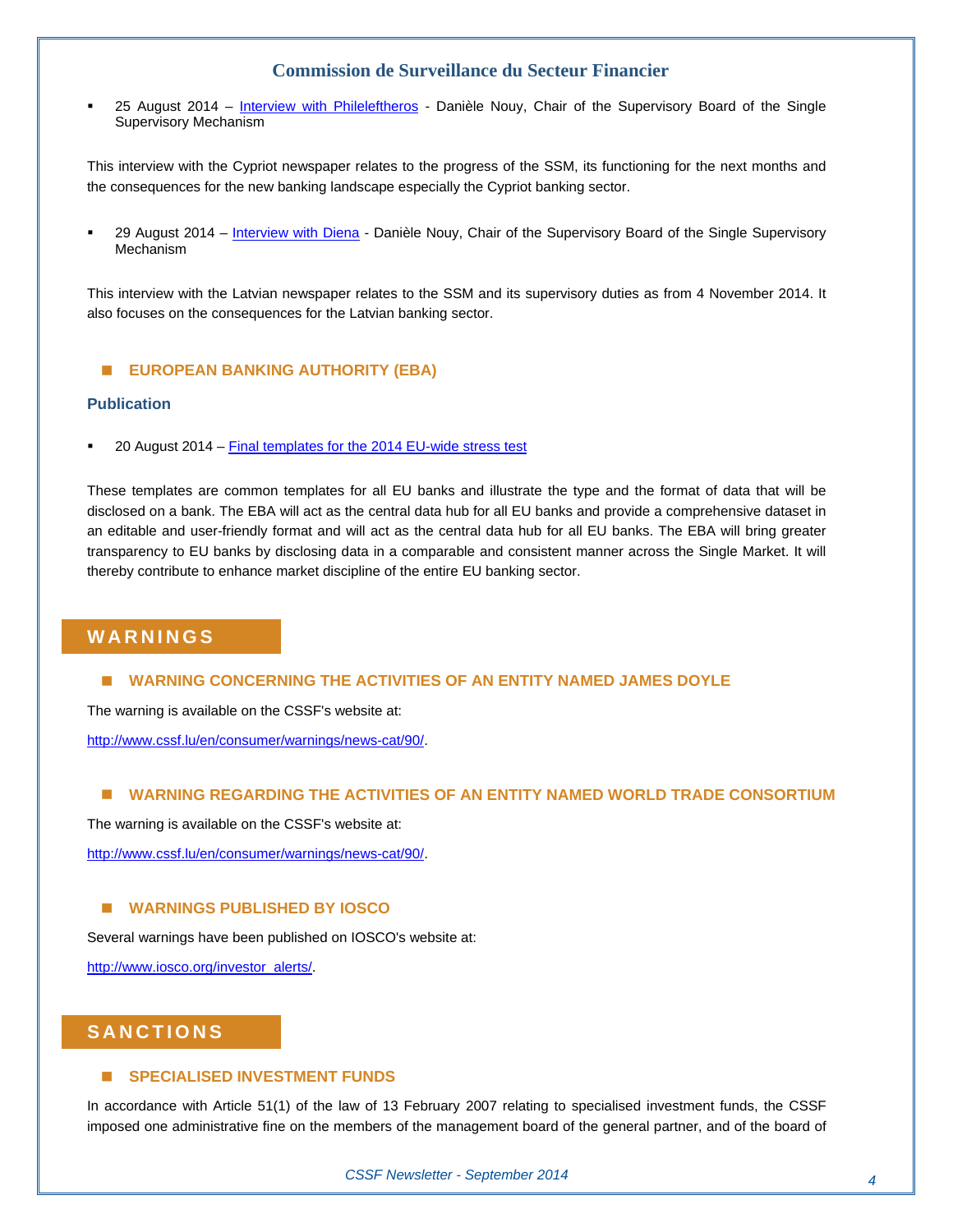directors respectively, of three investment companies, for non-filing of the annual financial report of the specialised investment funds concerned.

In accordance with Article 51(1) of the law of 13 February 2007 relating to specialised investment funds, the CSSF imposed one administrative fine on the members of the management board of the general partner, and of the board of directors respectively, of two investment companies, for non-filing of the management letter of the specialised investment fund.

#### **E** ISSUERS OF SECURITIES

Since the publication of the last Newsletter, the CSSF imposed two administrative fines on issuers which failed to act in response to an order of the CSSF as regards the publication of financial reports in the framework of the law of 11 January 2008 on transparency requirements for issuers of securities ("Transparency Law").

In accordance with Article 25(1) of the Transparency Law, the CSSF imposed an administrative fine against one issuer that failed to act in response to the CSSF's requests in the context of its control mission of the financial information as provided for in Article 22(2)(h) of that same law.

#### **INTERNATIONAL REGULATION**

 **PUBLICATION OF REGULATION (EU) NO 909/2014 OF THE EUROPEAN PARLIAMENT AND OF THE COUNCIL OF 23 JULY 2014 ON IMPROVING SECURITIES SETTLEMENT IN THE EUROPEAN UNION AND ON CENTRAL SECURITIES DEPOSITORIES AND AMENDING DIRECTIVES 98/26/EC AND 2014/65/EU AND REGULATION (EU) NO 236/2012 ("CSDR")** 

The Regulation entered into force on 17 September 2014 but its implementation will still require the adoption by the European Commission of delegated acts and implementation acts based on technical standards currently being drafted by mainly the European Securities and Markets Authority (ESMA) and the European Banking Authority (EBA).

The main topics dealt with in the Regulation include:

- Book-entry form;
- Settlement discipline and implementation of a common T+2 period throughout the European Economic Area;
- Authorisation and supervision of Central Securities Depositories (CSDs);
- Organisational requirements and conduct of business rules of CSDs;
- Requirements for CSD services, CSD links and requirements governing access to CSDs;
- Prudential requirements applicable to CSDs.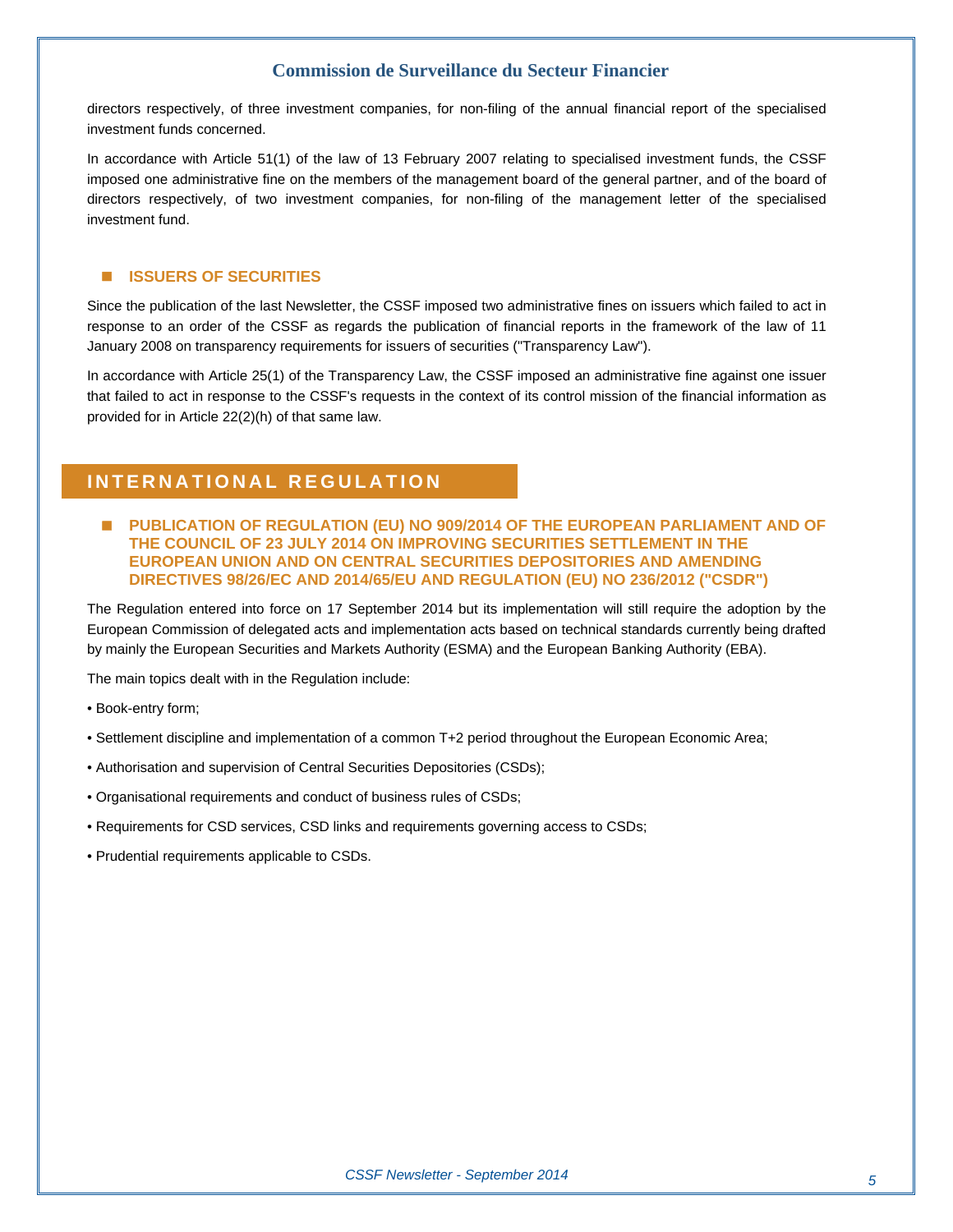#### **PRESS RELEASES**

#### ■ **DEROGATION TAKEOVER LAW (3W POWER S.A.)**

#### **Press release 14/50 of 5 September 2014**

The CSSF granted, on 25 August 2014, pursuant to Article 4(5) of the law of 19 May 2006 on takeover bids ("**Takeover**  Law"), a temporary derogation from the mandatory bid rule laid down by Article 5(1) of the Takeover Law with respect to the shares of 3W Power S.A. (the "**Company**").

The derogation occurs within the wider context of the restructuring of the capital and the bond debt of the Company and has been granted to the German credit institution Close Brothers Seydler Bank AG (the "**Bank**") which provides certain underwriting (firm commitment) and order execution and settlement services to the Company in relation to the aforementioned restructuring. These services are provided by the Bank on the basis of contracts entered into with the Company.

The CSSF has granted the request for a derogation mainly on the ground that it appears from the firm underwriting and order execution and settlement services rendered by the Bank that, during the short period of time during which the Bank holds the shares of the Company and exceeds the control threshold of Article 5(3) of the Takeover Law, the Bank does not intend to exercise the voting rights attached to the shares of the Company, but only to provide the aforementioned services.

The derogation was granted for a limited period of time and subject to the express condition that the Bank undertakes towards the CSSF not to exercise the voting rights attached to the shares held by the Bank at any time during the validity period of the derogation.

#### **PUBLICATION BY THE ECB OF THE FINAL LIST OF SIGNIFICANT SUPERVISED ENTITIES AND OF THE LIST OF LESS SIGNIFICANT INSTITUTIONS**

#### **Press release 14/49 of 4 September 2014**

On Thursday, 4 September 2014, the European Central Bank (ECB) published the final list of the 120 significant credit institutions which will be supervised as from 4 November 2014.

The press release is available at the following address:

[http://www.ecb.europa.eu/press/pr/date/2014/html/pr140904\\_2.en.html.](http://www.ecb.europa.eu/press/pr/date/2014/html/pr140904_2.en.html)

The list of significant supervised entities and the list of less significant institutions are available at the following address: <https://www.ecb.europa.eu/pub/pdf/other/ssm-listofsupervisedentities1409en.pdf?7f491a3d1ffd265b97f0ed2d9a7d939e>

#### **E** PUBLICATION OF DIRECTIVE 2014/91/EU (UCITS V)

#### **Press release 14/48 of 2 September 2014**

Directive 2014/91/EU of the European Parliament and of the Council of 23 July 2014 amending Directive 2009/65/EC on the coordination of laws, regulations and administrative provisions relating to undertakings for collective investment in transferable securities (UCITS) as regards depositary functions, remuneration policies and sanctions was published in the Official Journal of the European Union on 28 August 2014. The document is available at the following address:

<http://eur-lex.europa.eu/legal-content/FR/TXT/PDF/?uri=OJ:L:2014:257:FULL>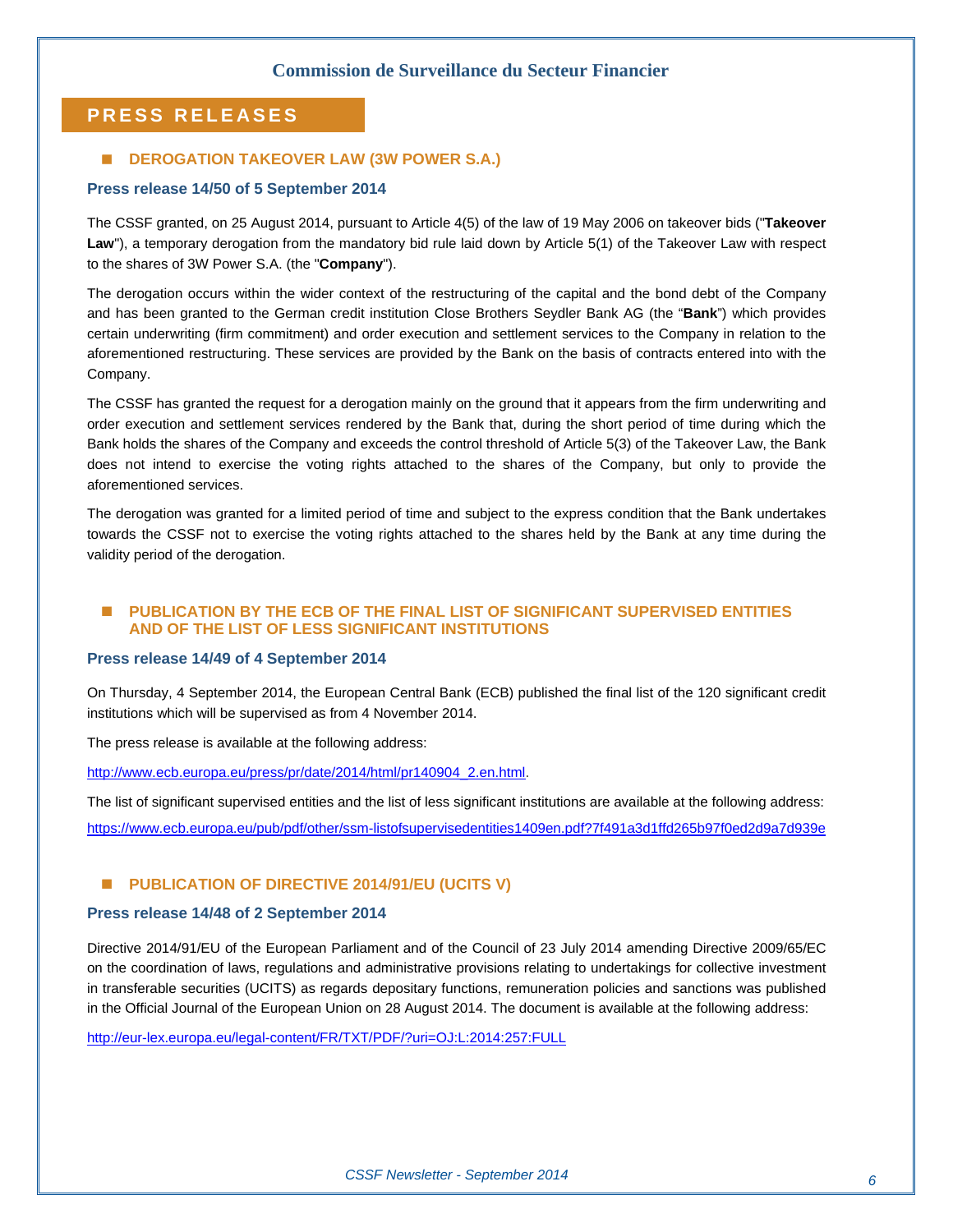#### **INTRODUCTION OF A NEW FORM "APPLICATION QUESTIONNAIRE TO SETUP AN UCITS" IN ORDER TO SUBMIT AN APPLICATION FOR APPROVAL OF A NEW UCITS**

#### **Press release 14/47 of 1 September 2014**

The CSSF informs that the current form "Application questionnaire for the set up of an undertaking for collective investment" on the website is replaced for **UCITS only** from **1 September 2014** by a new "[Application questionnaire to](http://www.cssf.lu/fileadmin/files/Metier_OPC/Formulaires/UCITS_Questionnaire.xls)  [set up an UCITS"](http://www.cssf.lu/fileadmin/files/Metier_OPC/Formulaires/UCITS_Questionnaire.xls) (in English only) to be used for submitting to the CSSF an application for approval to set-up an UCITS.

Similarly to the previous one, this application form aims at collecting the full information required by the CSSF to open and examine the file for approval of a new Luxembourg law UCITS. For all UCI other than UCITS, the current forms and procedures remain the same.

The new application questionnaire is an Excel spreadsheet where all the contents and topics to be analysed during the examination phase are compiled in different tabs, each tab offering a series of footnotes and drop-down lists to assist the applicant with accurately filling-in the required information. Applicants are advised to file the application only once all components of the project are fully available and stable. The transmission of a partial (incomplete) application may prevent either the start or the swift progress of the approval process and cause unexpected delays.

The procedure for submitting application files by electronic means (E-file or e-mail at [setup.uci@cssf.lu\)](mailto:setup.uci@cssf.lu) is still the same, except for applications filed via e-mail for which a nomenclature specified in the "Documents" tab of the application file has to be followed to name the e-mail and documents in attachment.

The new process is immediately applicable; nevertheless any request in preparation using the previous application form will be accepted until **30 September 2014**. After this date, the use of the new application form is mandatory for data processing reasons at the CSSF.

#### **SQUEEZE-OUT PROCEDURE ON THE SHARES OF UTOPIA S.A. UNDER THE SQUEEZE-OUT/SELL-OUT LAW**

#### **Press release 14/46 of 29 August 2014**

This press release follows "**press release 14/08**" published by the CSSF on 27 January 2014 and "**press release 14/14**" published by the CSSF on 27 February 2014. It concerns the mandatory squeeze-out procedure initiated by Utopia Management, CLdN Fin S.A. and CLdN Finance S.A. acting in concert (hereafter the "**Majority Shareholder**") and relating to the shares of Utopia S.A.. (hereafter the "**Company**"). This mandatory squeeze-out procedure is governed by the provisions of the law of 21 July 2012 on mandatory squeeze-out and sell-out of securities of companies currently or previously admitted to trading on a regulated market or having been offered to the public (hereafter the "**Squeeze-Out/Sell-Out Law**").

By order dated 30 July 2014, the *Tribunal administratif* (administrative court) of the Grand Duchy of Luxembourg dismissed the *recours en réformation* (reversals) and *recours en annulation* (proceedings for annulment) filed by the Majority Shareholder against certain measures taken by the CSSF.

In these proceedings, the Majority Shareholder complained that the CSSF had allowed opposition to be filed by a minority shareholder to the mandatory squeeze-out procedure initiated by the Majority Shareholder (including to the price proposed by the Majority Shareholder and to the valuation report on which this price was based). The Majority Shareholder further complained that the CSSF had requested him to propose the names of five experts fulfilling the conditions of independence, absence of conflicts of interest and experience, as required by the Squeeze-Out/Sell-Out Law, with a view to appointing a second expert to value the fair price of the Company's shares that are subject to the mandatory squeeze-out procedure. In its order of 30 July 2014, the *Tribunal administratif* of the Grand Duchy of Luxembourg declared the proceedings brought by the Majority Shareholder against the measures taken by the CSSF to be inadmissible.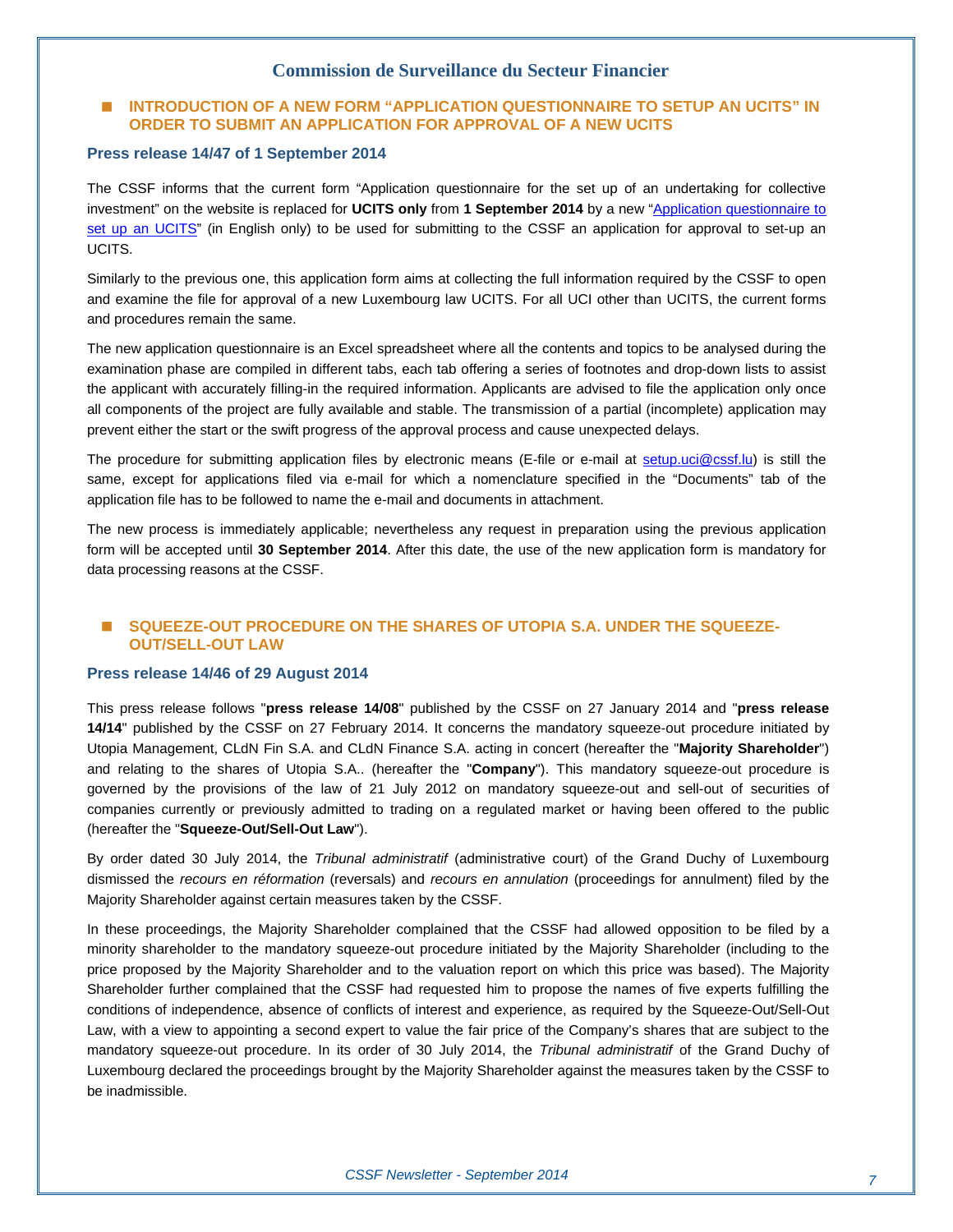The second expert has been appointed by the CSSF in accordance with Article 4(7) of the Squeeze-Out/Sell-Out Law and a second valuation report to determine the fair price of the shares of the Company is currently under preparation. Under Article 4(7) of the Squeeze-out/Sell-out Law, the CSSF has three months as from the receipt of this report to take a decision on the price to be paid by the Majority Shareholder to the other shareholders of the Company.

#### **GLOBAL SITUATION OF UNDERTAKINGS FOR COLLECTIVE INVESTMENT AND SPECIALISED INVESTMENT FUNDS AT THE END OF JULY 2014**

#### **Press release 14/45 of 28 August 2014**

#### **I. Overall situation**

As at 31 July 2014, total net assets of undertakings for collective investment and specialised investment funds reached EUR 2,904.136 billion compared to EUR 2,854.640 billion as at 30 June 2014, i.e. a 1.73% growth over one month. Over the last twelve months, the volume of net assets increased by 15.10%.

The Luxembourg UCI industry thus registered a positive variation amounting to EUR 49.496 billion in July. This increase represents the balance of positive net issues of EUR 32.921 billion (+1.15%) and a positive development in financial markets amounting to EUR 16.575 billion (+0.58%).



The number of undertakings for collective investment (UCIs) and specialised investment funds (SIFs) taken into consideration totalled 3,891 as against 3,884 in the previous month. A total of 2,532 entities have adopted an umbrella structure, which represents 12,431 sub-funds. When adding the 1,359 entities with a traditional structure to that figure, a total of 13,790 entities are active in the financial centre.

As regards, on the one hand, the impact of financial markets on Luxembourg UCIs and SIFs (hereafter "UCIs") and, on the other hand, the net capital investment in these UCIs, the following can be said about July:

The various categories of equity UCIs developed differently during the period under review.

European and US equity UCIs registered price losses under the current geopolitical risks as, in Europe, the less encouraging economic figures increased this trend. However, US equity UCIs registered a positive month due to the USD vs. EUR appreciation of over 2%.

Japanese equity UCIs, contrary to the other developed countries, ended the month with an increase, mainly due to the positive economic data in the United States and China, but also due to encouraging business results in Japan.

At the level of emerging markets, if equity UCIs of Asia recorded a price increase mainly due to the positive economic data from China, the geopolitical tensions and the sanctions imposed by Europe and the United States against Russia, had a negative impact on the equity UCIs of Eastern Europe.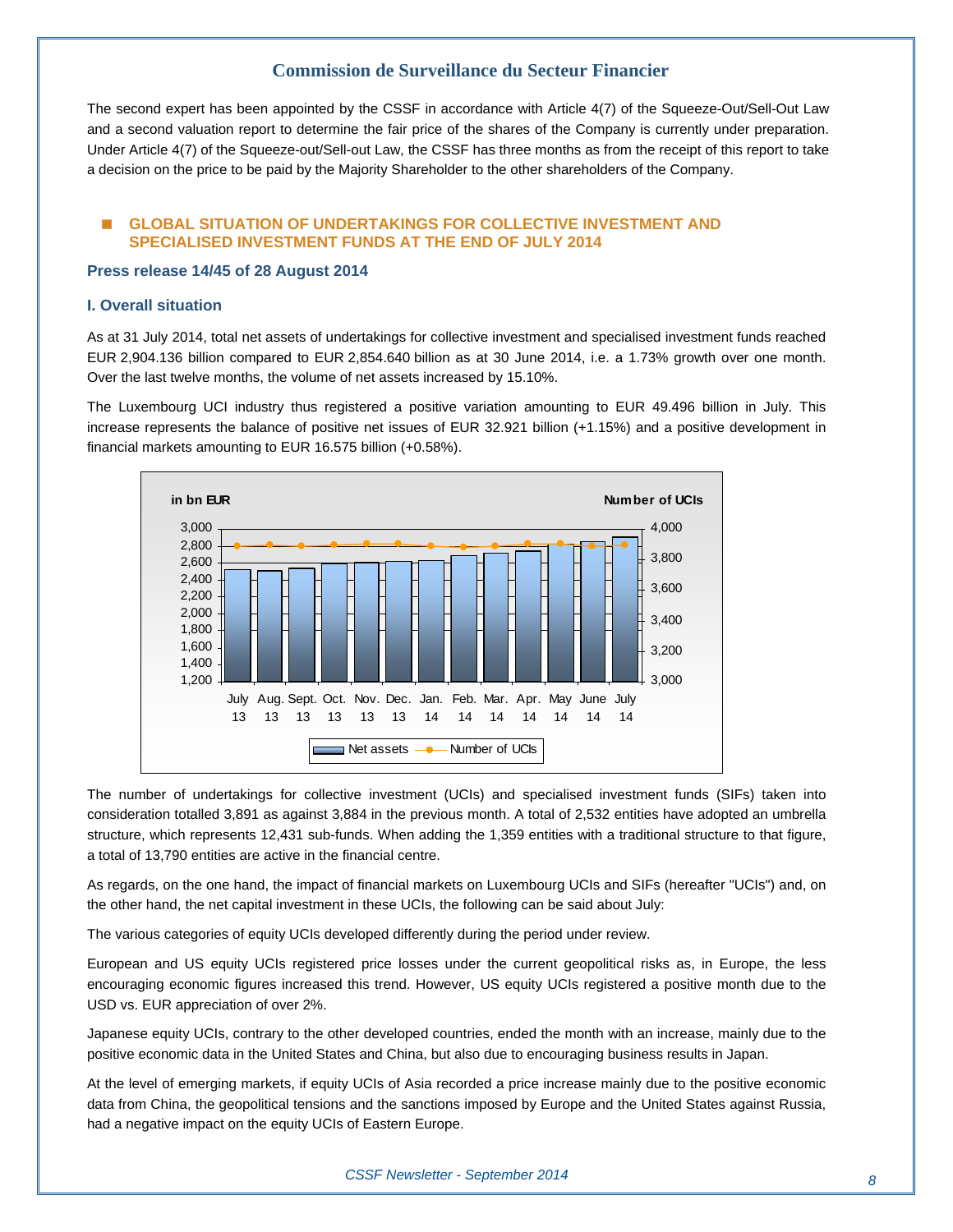In July, the equity UCI categories registered an overall positive net capital investment.

|                           | Market variation in % | Net issues in % |
|---------------------------|-----------------------|-----------------|
| Global market equities    | $-0.14%$              | 0.87%           |
| European equities         | $-1.92%$              | 0.31%           |
| US equities               | 1.04%                 | $-0.45%$        |
| Japanese equities         | 2.54%                 | 1.73%           |
| Eastern European equities | $-3.74%$              | $-0.11%$        |
| Asian equities            | 5.23%                 | 3.09%           |
| Latin American equities   | 2.92%                 | $-2.05%$        |
| Other equities            | 2.24%                 | 0.54%           |

#### **Development of equity UCIs during the month of July 2014\***

*\* Variation in % of Net Assets in EUR as compared to the previous month* 

As regards EUR-denominated bond UCIs, the confirmation of the continuity of an expansive monetary policy by the European Central Bank, considering the very low inflation rate and the mixed economic data, resulted in decreasing yields for most segments of the bond market in the euro area. Risk premiums have not changed significantly from the preceding month. Consequently, EUR-denominated bond UCIs registered price increases during the month under review.

As regards USD-denominated bond UCIs, encouraging economic indicators in the United States as well as the announcement by the US Federal Reserve of a new reduction of its asset buy-back programme resulted in a slight increase in the yields of US government bonds and thus a fall in the prices of these bonds as this trend was largely offset by the USD vs. EUR appreciation of 2%.

The category of emerging market bond UCIs also ended the month positively, mainly due to an increased demand for these bonds, considering the very low interest rate level in the developed countries. The events in Argentina and the current geopolitical tensions only had isolated effects on several countries.

In July, fixed-income UCIs registered an overall positive net capital investment.

#### **Development of fixed-income UCIs during the month of July 2014\***

|                            | Market variation in % | Net issues in %   |  |
|----------------------------|-----------------------|-------------------|--|
| EUR money market           | 0.01%                 | 4.97%             |  |
| USD money market           | 2.09%                 | $-1.87%$          |  |
| Global market money market | 1.61%                 | 0.31%             |  |
| EUR-denominated bonds      | 0.37%                 | 2.21%<br>$-0.93%$ |  |
| USD-denominated bonds      | 1.33%                 |                   |  |
| Global market bonds        | 0.62%                 | 1.97%             |  |
| Emerging market bonds      | 0.81%                 | 3.71%             |  |
| High Yield bonds           | 0.08%                 | $-0.93%$          |  |
| Others                     | 0.15%                 | 0.28%             |  |

*\* Variation in % of Net Assets in EUR as compared to the previous month*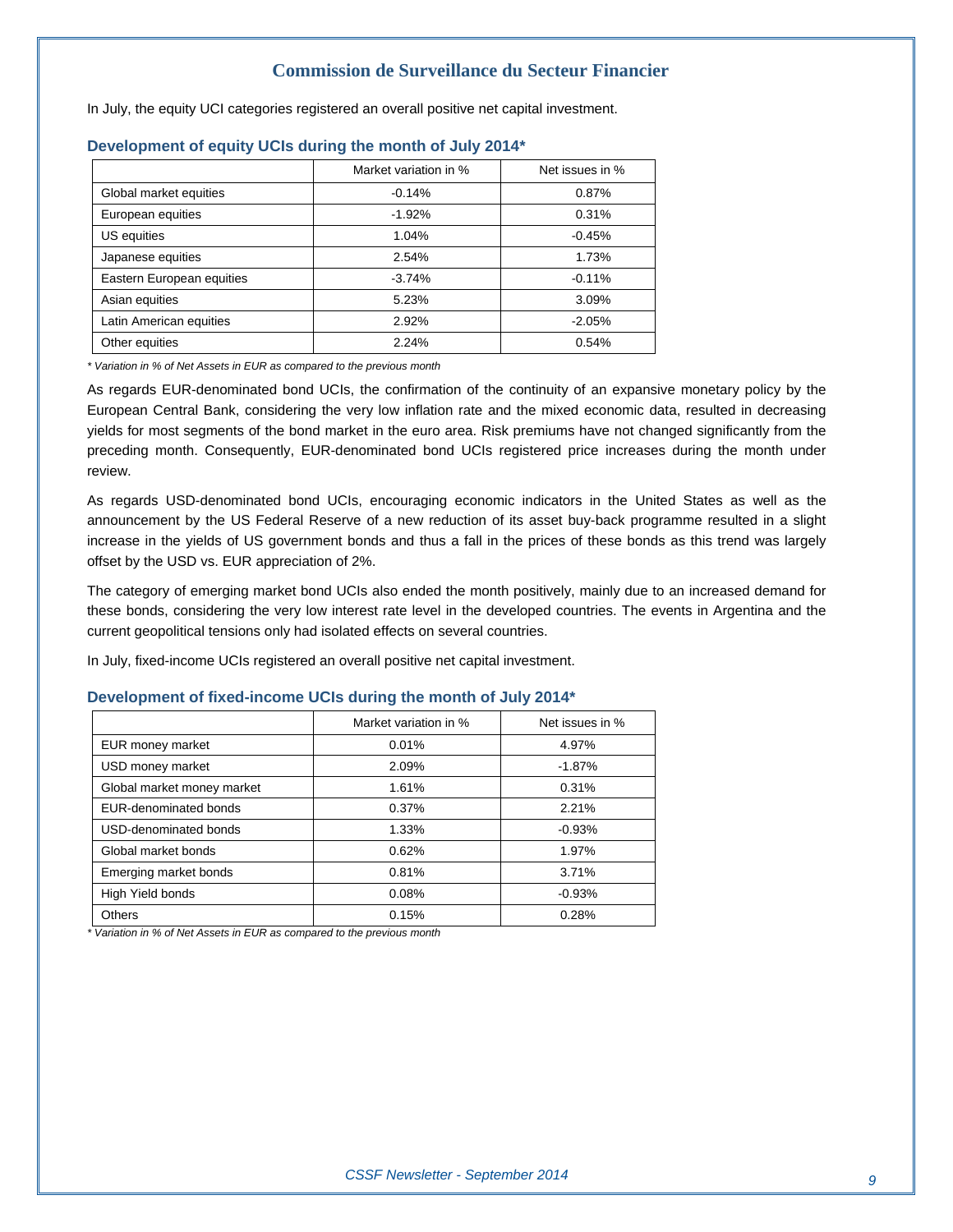The development of net assets of diversified Luxembourg UCIs and of funds of funds is illustrated in the table below:

#### **Diversified income UCIs and funds of funds during the month of July 2014\***

|                       | Market variation in % | Net issues in % |  |
|-----------------------|-----------------------|-----------------|--|
| Diversified UCIs      | $0.88\%$              | $.72\%$         |  |
| <b>Funds of Funds</b> | $-1.29%$              | 0.66%           |  |

*\* Variation in % of Net Assets in EUR as compared to the previous month* 

#### **II. Breakdown of the number and the net assets of UCIs according to Parts I and II, respectively, of the 2010 Law and of SIFs according to the 2007 Law**

|            |               | <b>PART I UCIS</b>                       |               | <b>PART II UCIS</b>                      | <b>SIFs</b>   |                                               | <b>TOTAL</b>  |                                          |
|------------|---------------|------------------------------------------|---------------|------------------------------------------|---------------|-----------------------------------------------|---------------|------------------------------------------|
|            | <b>NUMBER</b> | <b>NET</b><br><b>ASSETS</b><br>(in bn €) | <b>NUMBER</b> | <b>NET ASSETS</b><br>(in bn $\epsilon$ ) | <b>NUMBER</b> | <b>NET</b><br><b>ASSETS</b><br>(in bn $\in$ ) | <b>NUMBER</b> | <b>NET ASSETS</b><br>(in bn $\epsilon$ ) |
| 31/12/2011 | 1,870         | 1,655,.509 €                             | 601           | 201.671 €                                | 1,374         | 239.332 €                                     | 3,845         | 2,096.512 €                              |
| 31/01/2012 | 1,856         | 1,709.460 €                              | 594           | 202.915 €                                | 1,381         | 244.706€                                      | 3,837         | 2,157.081 €                              |
| 29/02/2012 | 1,854         | 1.750,218 €                              | 591           | 203.540 €                                | 1,402         | 249.401 €                                     | 3,847         | 2,203.159 €                              |
| 31/03/2012 | 1,860         | 1,762.166 €                              | 587           | 202.875 €                                | 1,419         | 252.165 €                                     | 3,866         | 2,217.206 €                              |
| 30/04/2012 | 1,858         | 1,768.717 €                              | 583           | 203.300 €                                | 1,431         | 253.583€                                      | 3,872         | 2,225.600 €                              |
| 31/05/2012 | 1,859         | 1,750.722 €                              | 582           | 203.715 €                                | 1,433         | 257.590 €                                     | 3,874         | 2,212.027 €                              |
| 30/06/2012 | 1,841         | 1,762.870 €                              | 581           | 202.440 €                                | 1,445         | 259.169€                                      | 3,867         | 2,224.479 €                              |
| 31/07/2012 | 1,835         | 1,823.366 €                              | 576           | 207.093€                                 | 1,453         | 266.258€                                      | 3,864         | 2,296.717 €                              |
| 31/08/2012 | 1,834         | 1,825.035 €                              | 573           | 204.103 €                                | 1,465         | 266.261 €                                     | 3,872         | 2,295.399 €                              |
| 30/09/2012 | 1,827         | 1,845.500 €                              | 567           | 201.592 €                                | 1,472         | 267.356 €                                     | 3,866         | 2,314.448 €                              |
| 31/10/2012 | 1,820         | 1,860.241 €                              | 563           | 199.842 €                                | 1,485         | 269.566 €                                     | 3,868         | 2,329.649 €                              |
| 30/11/2012 | 1,815         | 1,891.001 €                              | 561           | 196.886 €                                | 1,487         | 271.835 €                                     | 3,863         | 2,359.722 €                              |
| 31/12/2012 | 1,801         | 1,913.089 €                              | 555           | 193.769 €                                | 1,485         | 276.968 €                                     | 3,841         | 2,383.826 €                              |
| 31/01/2013 | 1,803         | 1,936.513 €                              | 550           | 191.354 €                                | 1,487         | 278.061 €                                     | 3,840         | 2,405.928 €                              |
| 28/02/2013 | 1,809         | 1,990.596 €                              | 548           | 194.399 €                                | 1,492         | 283.075 €                                     | 3,849         | 2,468.070 €                              |
| 31/03/2013 | 1,806         | 2,038.580 €                              | 543           | 199.556€                                 | 1,505         | 290.784 €                                     | 3,854         | 2,528.920 €                              |
| 30/04/2013 | 1,818         | 2,068.815 €                              | 542           | 201.405 €                                | 1,511         | 295.036 €                                     | 3.871         | 2,565.256 €                              |
| 31/05/2013 | 1,817         | 2,086.281 €                              | 541           | 202.228 €                                | 1,526         | 295.590 €                                     | 3,884         | 2,584.099 €                              |
| 30/06/2013 | 1,815         | 2,004.275 €                              | 541           | 197.248 €                                | 1,534         | 285.061 €                                     | 3,890         | 2,486.584 €                              |
| 31/07/2013 | 1,804         | 2,038.269 €                              | 543           | 197.344 €                                | 1,537         | 287.573€                                      | 3,884         | 2,523.186 €                              |
| 31/08/2013 | 1,806         | 2,014.560 €                              | 539           | 195.894 €                                | 1,549         | 288.385 €                                     | 3.894         | 2,498.839 €                              |
| 30/09/2013 | 1,807         | 2,047.112 €                              | 534           | 195.663€                                 | 1,543         | 296.425 €                                     | 3,884         | 2,539.200 €                              |
| 31/10/2013 | 1,806         | 2,089.408 €                              | 529           | 194.796 €                                | 1,555         | 305.924 €                                     | 3,890         | 2,590.128 €                              |
| 30/11/2013 | 1,815         | 2,107.898 €                              | 526           | 191.211 €                                | 1,562         | 308.619€                                      | 3,903         | 2,607.728 €                              |
| 31/12/2013 | 1,817         | 2,121.458 €                              | 523           | 187.380 €                                | 1,562         | 306.525 €                                     | 3,902         | 2,615.363 €                              |
| 31/01/2014 | 1,817         | 2,128.746 €                              | 518           | 186.766 €                                | 1,550         | 308.324 €                                     | 3,885         | 2,623.836 €                              |
| 28/02/2014 | 1,823         | 2,182.477 €                              | 515           | 186.477 €                                | 1,543         | 310.557€                                      | 3,881         | 2,679.511 €                              |
| 31/03/2014 | 1,824         | 2,216.005 €                              | 510           | 181.493 €                                | 1,551         | 311.703€                                      | 3,885         | 2,709.201 €                              |
| 30/04/2014 | 1,831         | 2,250.792 €                              | 509           | 179.885 €                                | 1,558         | 311.531 €                                     | 3,898         | 2,742.208 €                              |
| 31/05/2014 | 1,829         | 2,318.076 €                              | 502           | 181.248 €                                | 1,569         | 316.545 €                                     | 3,900         | 2,815.869 €                              |
| 30/06/2014 | 1,824         | 2,355.462 €                              | 490           | 179.083 €                                | 1,570         | 320.095 €                                     | 3,884         | 2,854.640 €                              |
| 31/07/2014 | 1,868         | 2,405.883 €                              | 452           | 170.630 €                                | 1,571         | 327.623€                                      | 3,891         | 2,904.136 €                              |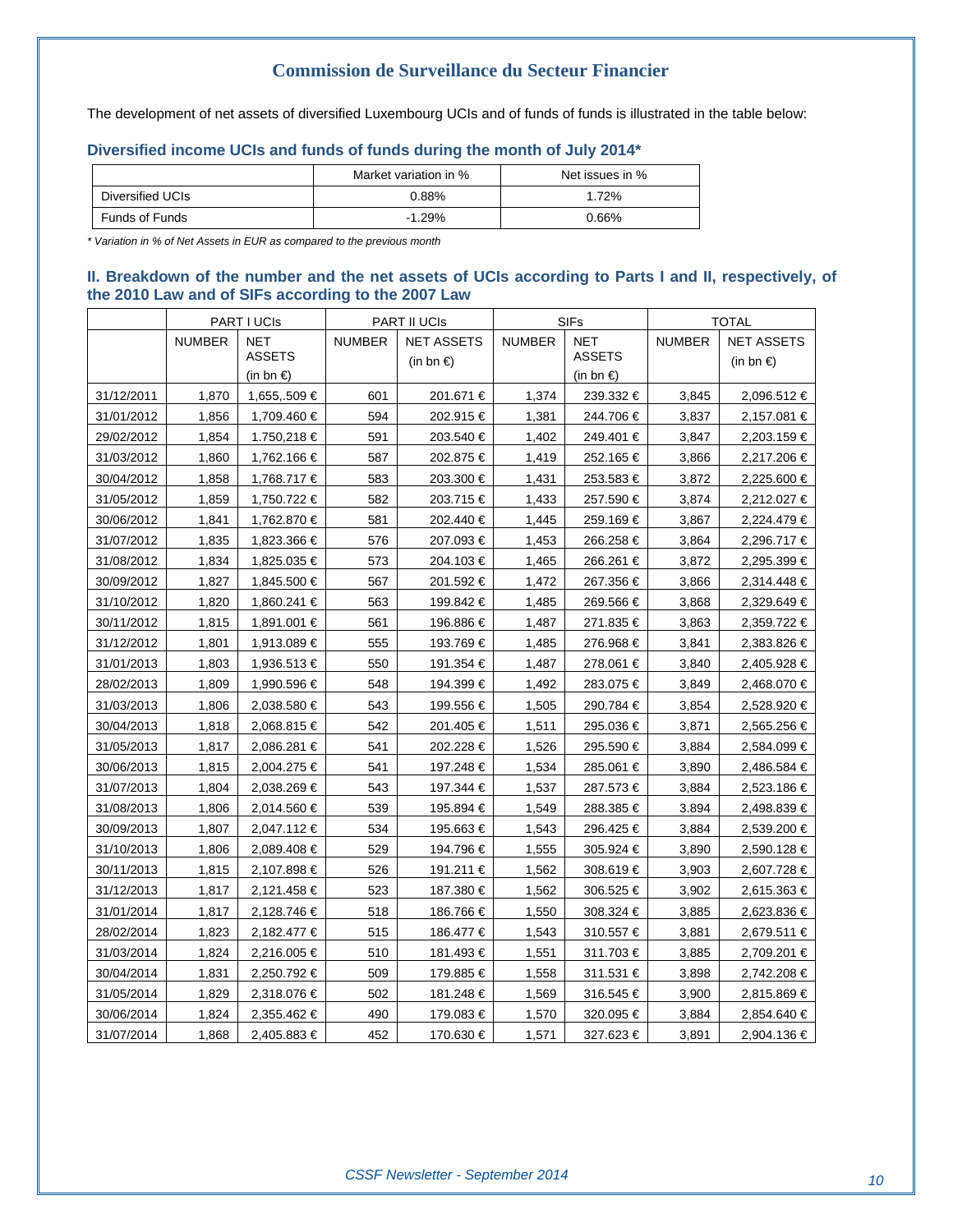### **STATISTICS**

#### **BANKS**

#### **Increase in the banks' balance sheet total as at 31 July 2014**



#### $\blacksquare$  **INVESTMENT FIRMS**

#### **Decrease in the investment firms' balance sheet total as at 31 July 2014**

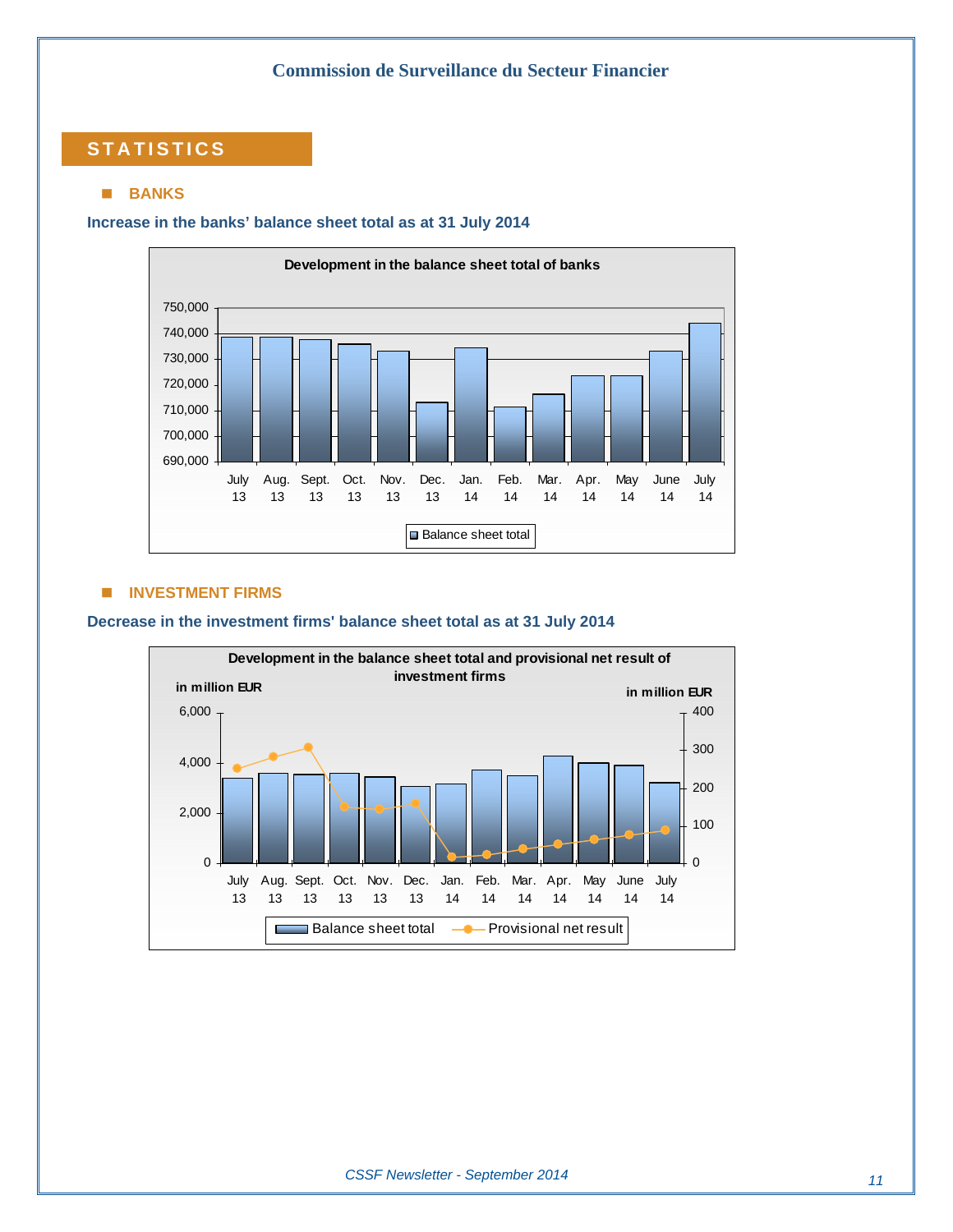#### **SPECIALISED PFS**



#### **Decrease in the specialised PFS' balance sheet total as at 31 July 2014**

#### **SUPPORT PFS**

#### **Development in the balance sheet total and provisional net result of support PFS in million EUR in million EUR** 1,200 60 800 30 400 0 0 July Aug. Sept. Oct. Nov. Dec. Jan. Feb. Mar. Apr. May June July 13 13 13 13 13 13 14 14 14 14 14 14 14 Balance sheet total -- Provisional net result с

#### **Decrease in the support PFS' balance sheet total as at 31 July 2014**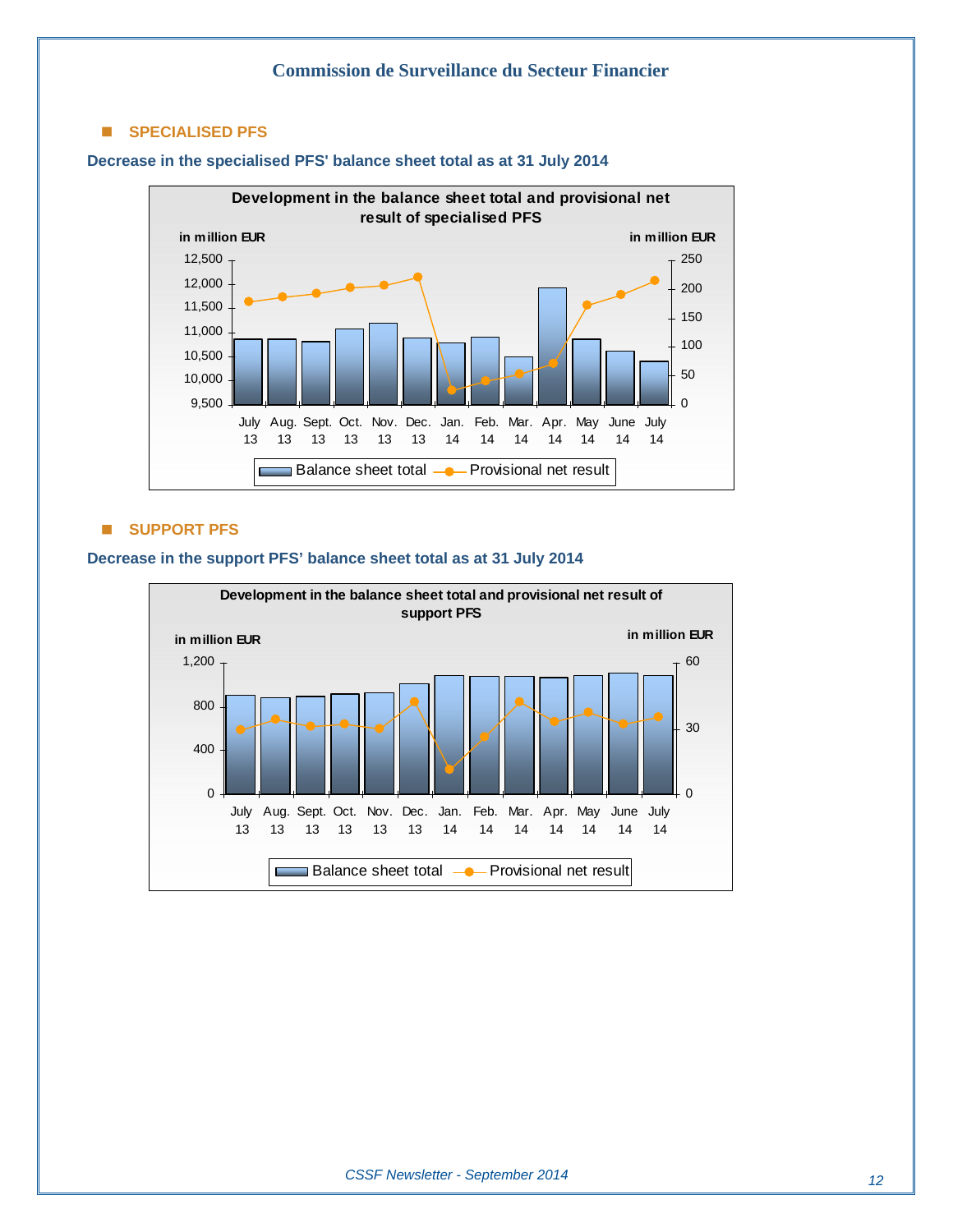#### **MANAGEMENT COMPANIES AUTHORISED ACCORDING TO CHAPTER 15 OF THE 2010 LAW**

**Increase in balance sheet total of management companies authorised according to Chapter 15 as at 30 June 2014** 



#### **SICARS**

Since the publication of the last Newsletter, the following **SICARs** have been withdrawn from the official list of SICARs governed by the law of 15 June 2004 relating to investment companies in risk capital (SICAR):

- BECAPITAL PRIVATE EQUITY SCA SICAR, 412F, route d'Esch, L-2086 Luxembourg
- GOTTEX US MANAGEMENT S.A R.L., SICAR, 25A, boulevard Royal, L-2449 Luxembourg

As at 5 August 2014, the number of SICARs registered on the official list amounted to **284 entities**.

#### **E** PENSION FUNDS AND SECURITISATION UNDERTAKINGS

As at 12 September 2014, **15 pension funds** in the form of pension savings companies with variable capital (sepcav) and pension savings associations (assep) were registered on the official list of pension funds subject to the law of 13 July 2005.

Since the publication of the last Newsletter, the following new pension fund in the form of pension savings association (assep) was registered on the official list of pension funds subject to the law of 13 July 2005, namely:

- AMUNDI PENSION FUND, 5, Allée Scheffer, L-2520 Luxembourg.

On the same date, the number of professionals authorised to act as **liability managers** for pension funds subject to the law of 13 July 2005 amounted to **16**.

The number of **securitisation undertakings** authorised by the CSSF in accordance with the law of 22 March 2004 on securitisation amounted to **32 entities** as at 12 September 2014.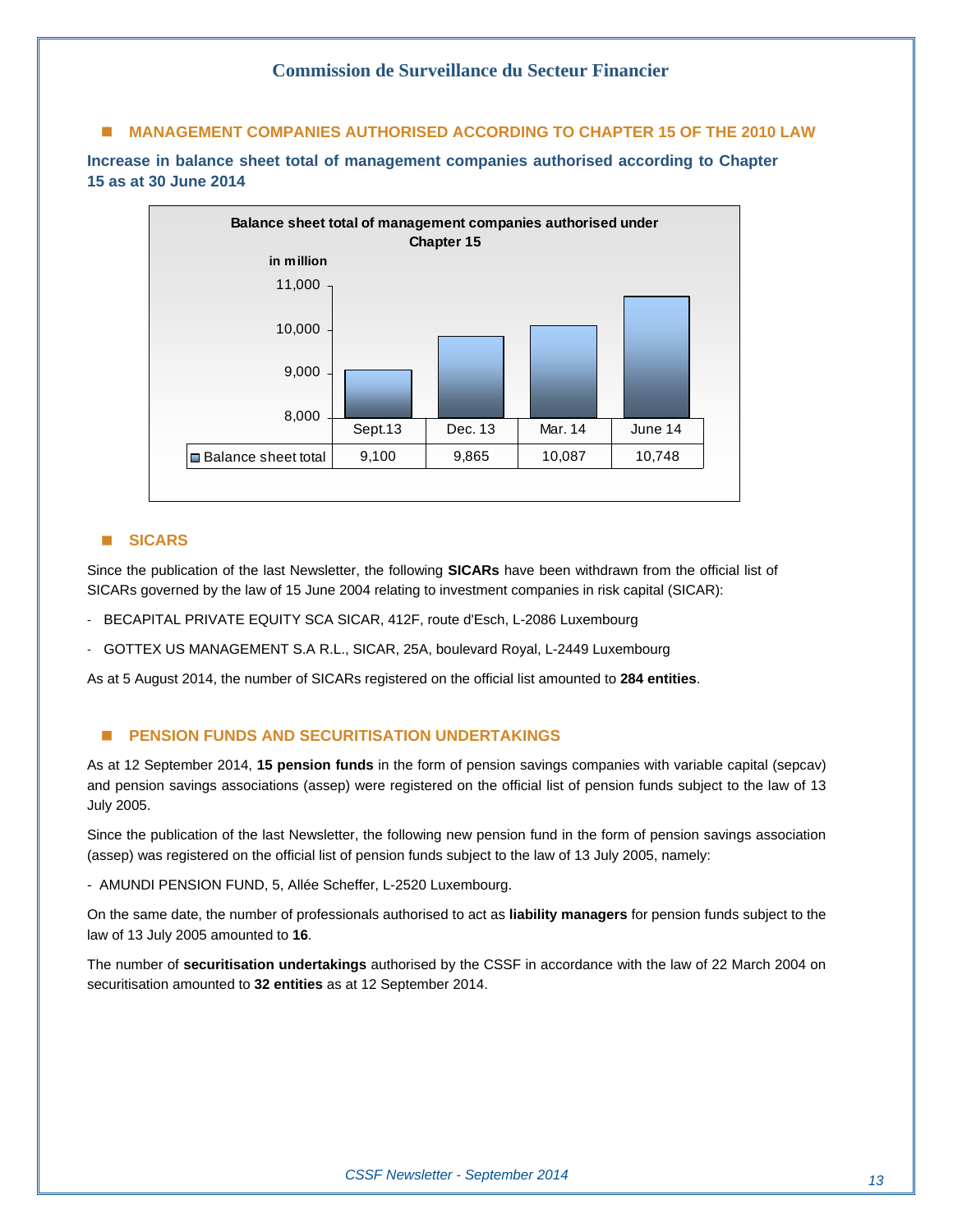#### **E** PUBLIC OVERSIGHT OF THE AUDIT PROFESSION

The public oversight of the audit profession covered 68 *cabinets de révision agréés* (approved audit firms) and 232 *réviseurs d'entreprises agréés* (approved statutory auditors) as at 31 August 2014. The oversight also includes 48 thirdcountry auditors and audit firms duly registered in accordance with the law of 18 December 2009 concerning the audit profession.

#### **E PROSPECTUSES FOR SECURITIES IN THE EVENT OF AN OFFER TO THE PUBLIC OR ADMISSION TO TRADING ON A REGULATED MARKET (PART II AND PART III, CHAPTER 1 OF THE LAW ON PROSPECTUSES FOR SECURITIES)**

#### **1. CSSF approvals**



In August 2014, the CSSF approved a total of 121 documents pursuant to the Prospectus Law, which break down as follows:

| base prospectuses:  | 23 | $(19.01\%)$ |
|---------------------|----|-------------|
| other prospectuses: | 20 | $(16.53\%)$ |
| supplements:        | 78 | $(64.46\%)$ |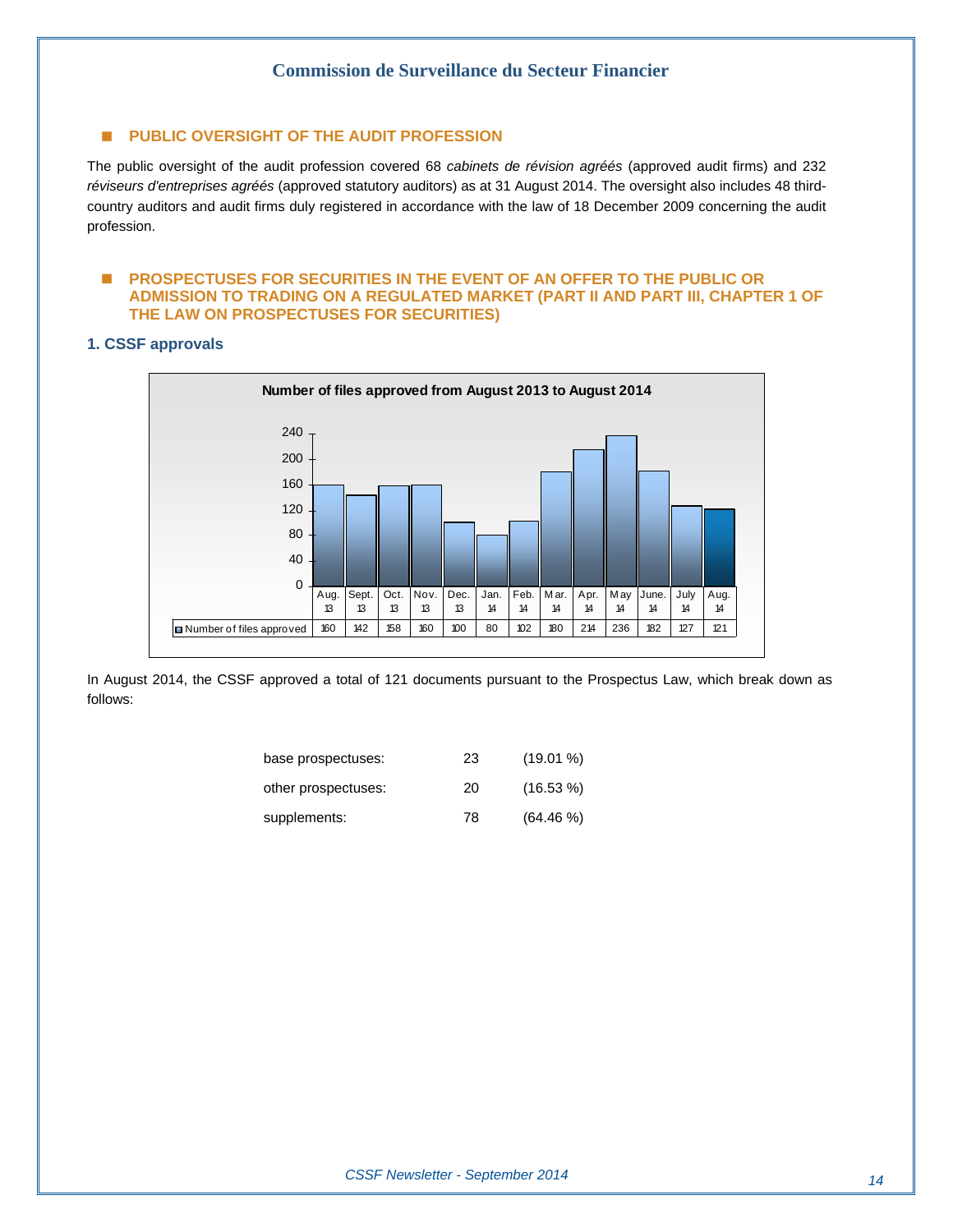

#### **2. Notifications received by the CSSF from the competent authorities of other EEA Member States**

In August 2014, the CSSF received 20 notifications relating to prospectuses and base prospectuses and 128 notifications relating to supplements from the competent authorities of other EEA Member States.





In August 2014, the CSSF sent 27 notifications relating to prospectuses and base prospectuses and 57 notifications relating to supplements to the competent authorities of other EEA Member States<sup>[1](#page-14-0)</sup>.

<span id="page-14-0"></span><sup>&</sup>lt;sup>1</sup> These figures reflect the number of prospectuses, base prospectuses and supplements for which the CSSF sent one or *several notifications. Where notifications have been sent at different dates and/or in several Member States, only the first notification is included in the statistical calculations. Each document notified in one or several Member States is thus only counted once.*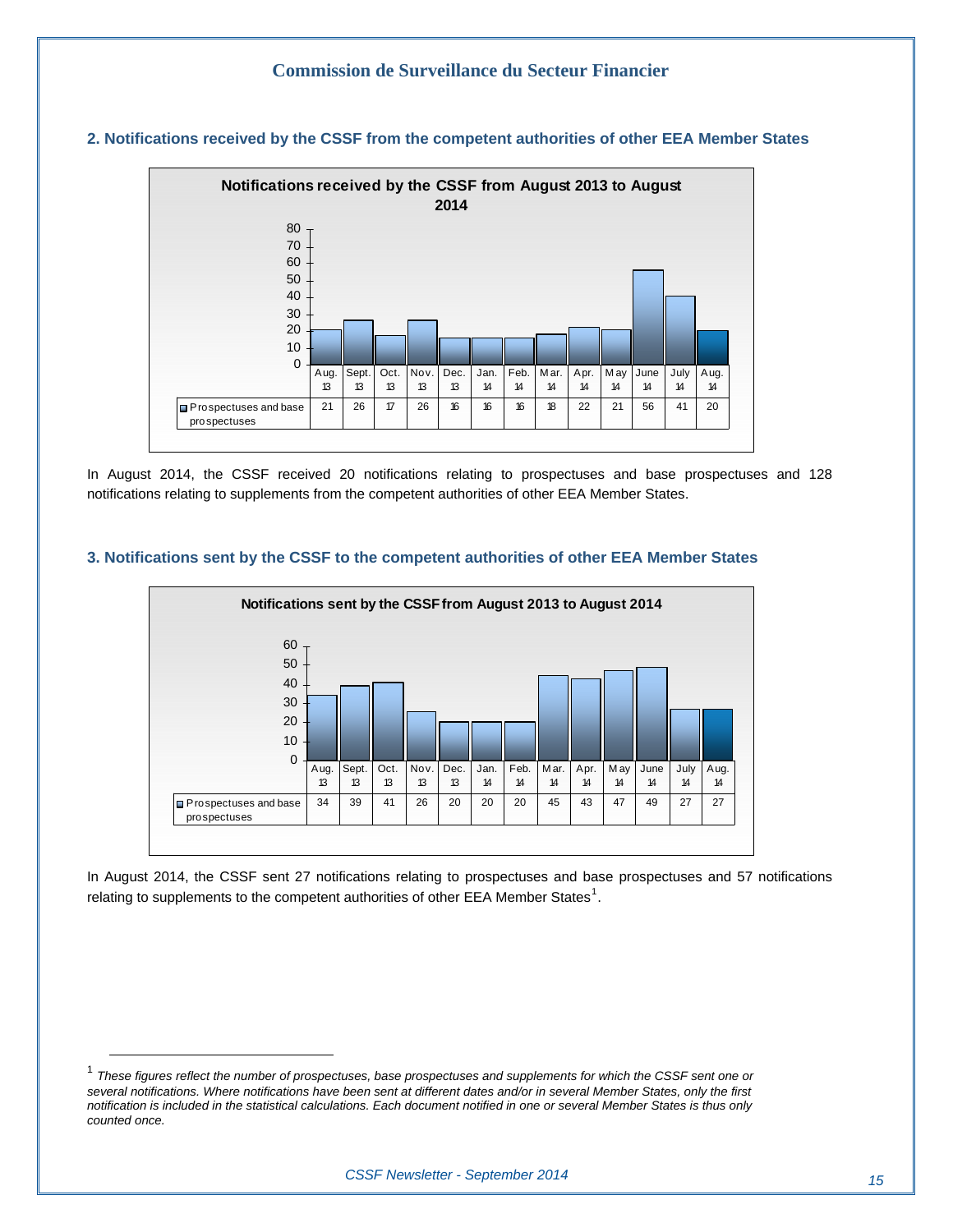#### **ISSUERS OF SECURITIES WHOSE HOME MEMBER STATE IS LUXEMBOURG PURSUANT TO THE LAW OF 11 JANUARY 2008 ON TRANSPARENCY REQUIREMENTS FOR ISSUERS OF SECURITIES (THE "TRANSPARENCY LAW")**

Since 11 August 2014, 3 issuers have chosen Luxembourg as home Member State for the purposes of the Transparency Law. Moreover, two issuers were removed from the list due to the fact that they do no longer fall within the scope of the Transparency Law.

As at 5 September 2014, 623 issuers, subject to the supervision of the CSSF, were included in the list of issuers whose home Member State is Luxembourg pursuant to the Transparency Law.



#### **OFFICIAL LISTS**

#### **LIST OF BANKS**

#### **Registration:**

**NOVO BANCO S.A., SUCCURSALE DE LUXEMBOURG**  1, Rue Schiller L-2519 Luxembourg Beginning of activities: 4 August 2014

#### **Deregistrations:**

**ERSTE EUROPÄISCHE PFANDBRIEF- UND KOMMUNALKREDITBANK AKTIENGESELLSCHAFT IN LUXEMBURG**  25, rue Edward Steichen, L-2540 Luxembourg Merger by takeover by Hypothekenbank Frankfurt International S.A. on 1 September 2014

**BANCO ESPÍRITO SANTO, S.A., SUCCURSALE DE LUXEMBOURG**  1, rue Schiller, L-2519, Luxembourg Closed as from 3 August 2014

#### **Change of denomination:**

HYPOTHEKENBANK FRANKFURT INTERNATIONAL S.A. into<br>ERSTE EUROPÄISCHE PFANDBRIEF- UND **AKTIENGESELLSCHAFT IN LUXEMBURG** 

**KOMMUNALKREDITBANK**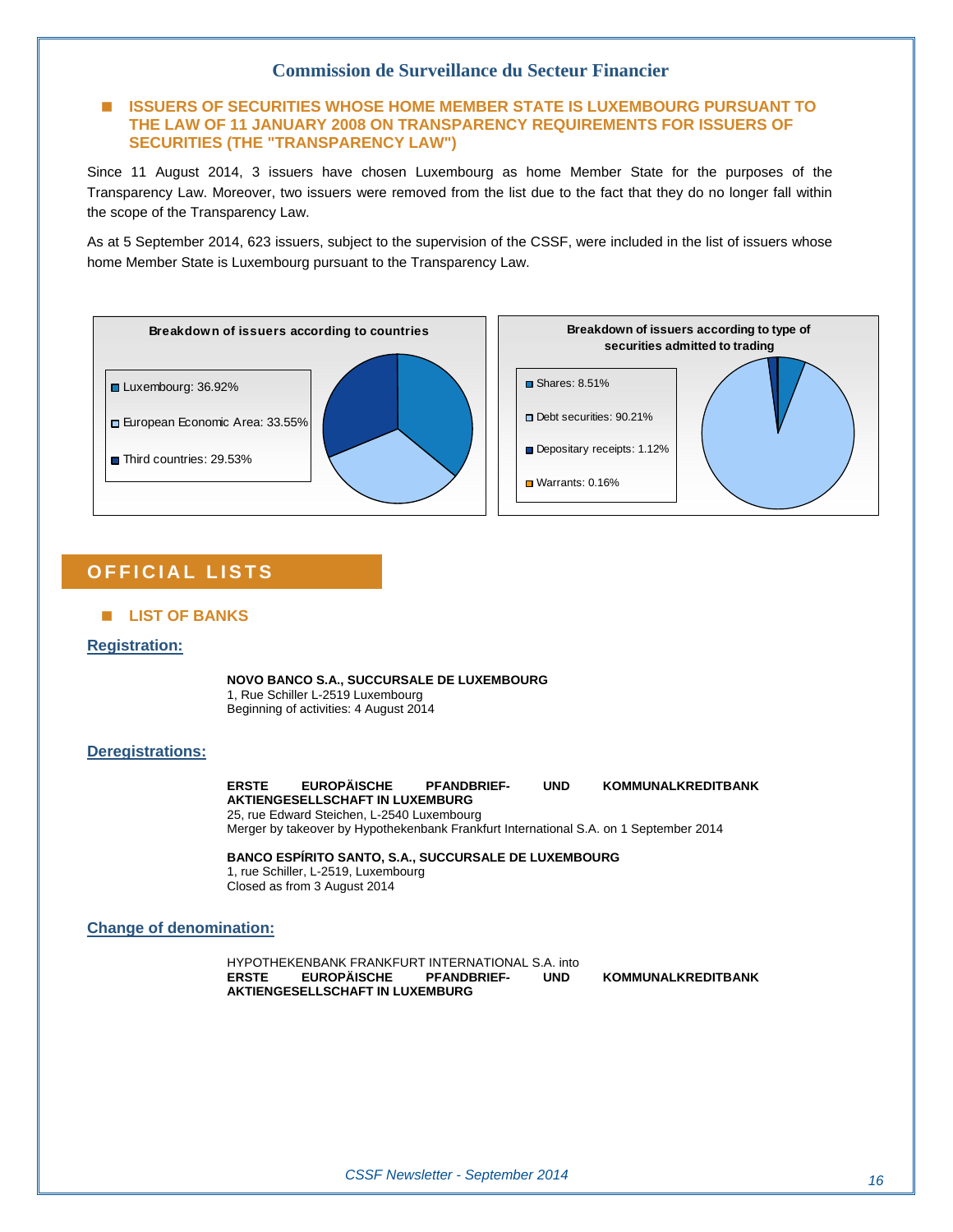#### **LIST OF PROFESSIONALS OF THE FINANCIAL SECTOR (PFS)**

#### **Registrations:**

#### **ABTS & PARTNERS S. A R.L**

63, rue de Cessange, L-1320 Luxembourg Statuses: investment adviser, broker in financial instruments, commission agent, private portfolio manager, Family Office Ministerial authorisation of 27 August 2014

#### **1875 FINANCE (LUXEMBOURG) S.A.**

41, boulevard Prince Henri L-1724 Luxembourg Status: Family Office Ministerial authorisation of 13 August 2014

#### **Changes of status:**

#### **ORANGEFIELD (LUXEMBOURG) S.A**

40, avenue Monterey L-2163 Luxembourg Statuses: registrar agent, professional providing company incorporation and management services, corporate domiciliation agent, Family Office, professional depositary of assets other than financial instruments, administrative agent of the financial sector, client communication agent

#### **ALPHA WEALTH MANAGEMENT LUXEMBOURG S.A.**

7, in der Düerrwies L-7305 Steinsel Statuses: private portfolio manager, commission agent, broker in financial instruments, investment adviser, professional providing company incorporation and management services, corporate domiciliation agent

#### **Deregistrations:**

#### **AMREGO KAPITALFÖRVALTNING AB, LUXEMBOURG BRANCH**

5-11, avenue Gaston Diderich, L-1420 Luxembourg Change effective as from 21 July 2014

#### **JUMILLA INVEST**

31-33, avenue Pasteur, L-2311 Luxembourg Change effective as from 26 June 2014

#### **LISTS OF UNDERTAKINGS FOR COLLECTIVE INVESTMENT (UCIS) AND SPECIALISED INVESTMENT FUNDS (SIFS)**

#### **Registrations:**

**During the month of July, the following 32 undertakings for collective investment and specialised investment funds have been registered on the official list:** 

#### **UCIs Part I 2010 Law:**

**ARABESQUE SICAV** 4, rue Thomas Edison, L-1445 Luxembourg-Strassen

**BBBANK KONZEPT DIVIDENDENWERTE UNION**  308, route d'Esch, L-1471 Luxembourg

**CREDICORP CAPITAL ASSET MANAGEMENT FUND** 49, avenue J-F Kennedy, L-1855 Luxembourg

**DYNASTY SICAV S.A.**  33, rue de Gasperich, L-5826 Hesperange

**DZPB II**  4, rue Thomas Edison, L-1445 Luxembourg-Strassen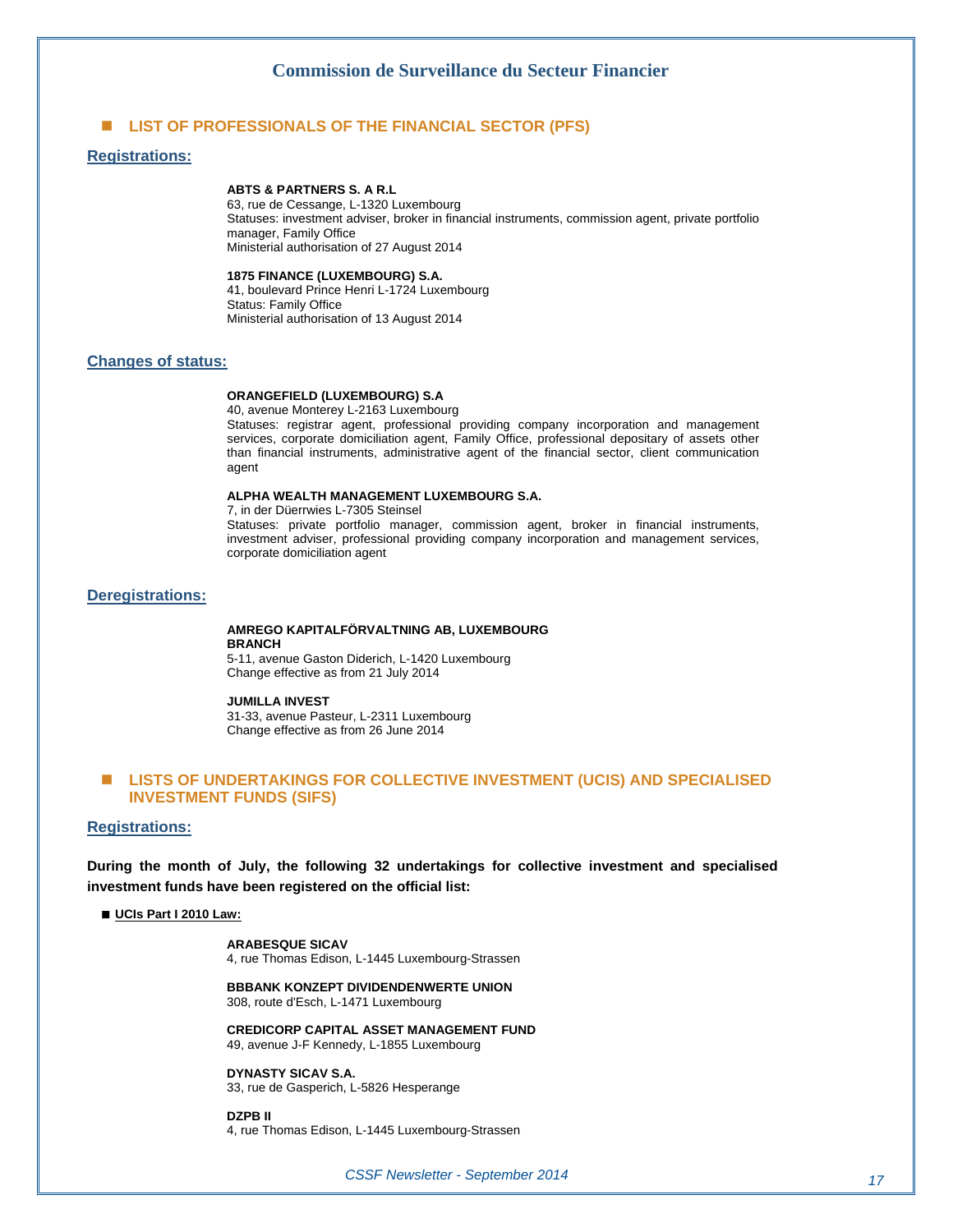**FIDELITY ALPHA FUNDS SICAV**  2A, rue Albert Borschette, L-1246 Luxembourg

**GENERALI MONEY MARKET FUND**  33, rue de Gasperich, L-5826 Hesperange

**MUNDUS CLASSIC VALUE**  4, rue Thomas Edison, L-1445 Luxembourg-Strassen

**SPARKASSE WUPPERTAL TREND GLOBAL**  3, rue des Labours, L-1912 Luxembourg

**UNIGARANT95: CHANCENVIELFALT (2019)**  308, route d'Esch, L-1471 Luxembourg

**UNIINSTITUTIONAL COCO BONDS**  308, route d'Esch, L-1471 Luxembourg

**UNIINSTITUTIONAL GLOBAL CORPORATE BONDS SUSTAINABLE**  308, route d'Esch, L-1471 Luxembourg

**UNIINSTITUTIONAL GLOBAL HIGH DIVIDEND EQUITIES PROTECT**  308, route d'Esch, L-1471 Luxembourg

**US EQUITY PEARLS**  1C, rue Gabriel Lippmann, L-5365 Munsbach

**VERMÖGENSMANAGEMENT 2027 PLUS**  Bockenheimer Landstraße 42-44, D-60232 Frankfurt am Main

**VERMÖGENSMANAGEMENT ANLAGESTARS KONSERVATIV**  Bockenheimer Landstraße 42-44, D-60232 Frankfurt am Main

#### **SIFs:**

**ACE INVESTMENT FUND**  40, avenue Monterey, L-2163 Luxembourg

**AUDA CAPITAL SCS SICAV-SIF**  5, rue Heienhaff, L-1736 Senningerberg

**BAUMANN & PARTNERS – FIS**  4, rue Thomas Edison, L-1445 Luxembourg-Strassen

**BENTALL KENNEDY LUXEMBOURG FUNDS SCSP, SICAV-FIS**  5, rue Heienhaff, L-1736 Senningerberg

**CERBERUS INVESTMENTS S.C.A. SICAV-SIF**  46A, avenue J-F Kennedy, L-1855 Luxembourg

**EKK RENEWABLE ENERGY FUND EMERGING MARKETS FCP-FIS**  18-20, rue Gabriel Lippmann, L-5365 Munsbach

**GREENFINCH GLOBAL INVEST FUND, S.C.A, SICAV-FIS**  20, rue des Peupliers, L-2328 Luxembourg

**LYXOR ALTERNATIVE FLAGSHIPS**  28-32, place de la Gare, L-1616 Luxembourg

**MAF P FONDS**  5, rue des Labours, L-1912 Luxembourg

**NAVY U.S. CORPORATE BONDS FUND**  287-289, route d'Arlon, L-1150 Luxembourg

12, rue Eugène Ruppert, L-2453 Luxembourg

**PROPULSE FUND**  11, rue Aldringen, L-1118 Luxembourg

**PRIVAT SIF**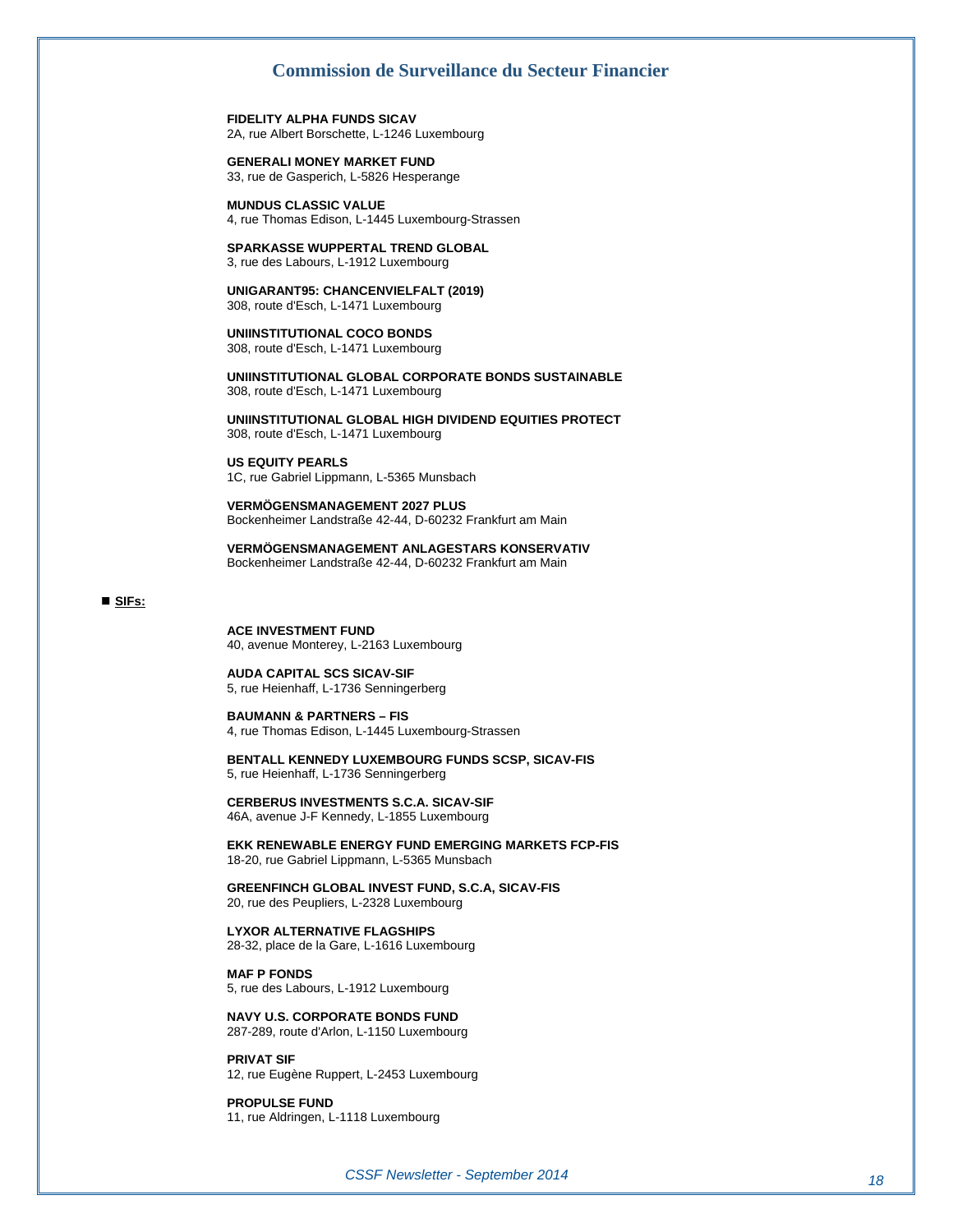**R COMMODITY FINANCE FUND** 

2-4, rue Eugène Ruppert, L-2453 Luxembourg

**THE FUND SICAV SIF S.A.**  2, avenue Charles de Gaulle, L-1653 Luxembourg

**UFG EUROPEAN COMMERCIAL REAL ESTATE FUND I S.A., SICAV-SIF**  11, avenue Emile Reuter, L-2420 Luxembourg

**WATERLILIES INVESTMENTS**  37, allée Scheffer, L-2520 LUXEMBOURG

#### **Deregistrations:**

**The following 25 undertakings for collective investment and specialised investment funds have been deregistered from the official list during the month of July:** 

 **UCIs Part I 2010 Law:**

**ALLIANZ INSTITUTIONAL PLUS**  6A, route de Trèves, L-2633 Senningerberg

**DEKA-PREMIUMGARANT 6/2014**  5, rue des Labours, L-1912 Luxembourg

**DISCOVERY GROUP OF FUNDS**  4, rue Peternelchen, L-2370 Howald

**ECLIPP L**  33, rue de Gasperich, L-5826 Howald-Hesperange

**ESAF – ETF**  6, route de Trèves, L-2633 Senningerberg

**HUMBOLDT MULTI INVEST C SICAV**  11-13, boulevard de la Foire, L-1528 Luxembourg

**SEB ASIA PACIFIC REIT FUND**  18-20, rue Gabriel Lippmann, L-5365 Munsbach

**UNIGARANTPLUS: BEST OF ASSETS (2014)**  308, route d'Esch, L-1471 Luxembourg

#### **UCIs Part II 2010 Law:**

**EUROPEAN CAPITAL HOLDINGS**  20, boulevard Emmanuel Servais, L-2535 Luxembourg

**IFM-INVEST: 2 PRIVATE EQUITY**  5, rue des Labours, L-1912 Luxembourg

**SICAV EURO CONTINENTS**  16, rue d'Epernay, L-1490 Luxembourg

**THE CMI MANAGED FUND**  40, avenue Monterey, L-2163 Luxembourg

**UBP GLOBAL MULTIFUND ALLOCATION**  49, avenue J-F Kennedy, L-1855 Luxembourg

#### **SIFs:**

**AB INSTITUTIONAL SERIES C**  2-4, rue Eugène Ruppert, L-2453 Luxembourg

**AVIVA INVESTORS EUROPEAN RENEWABLE ENERGY FUND SICAV-SIF**  34, avenue de la Liberté, L-1930 Luxembourg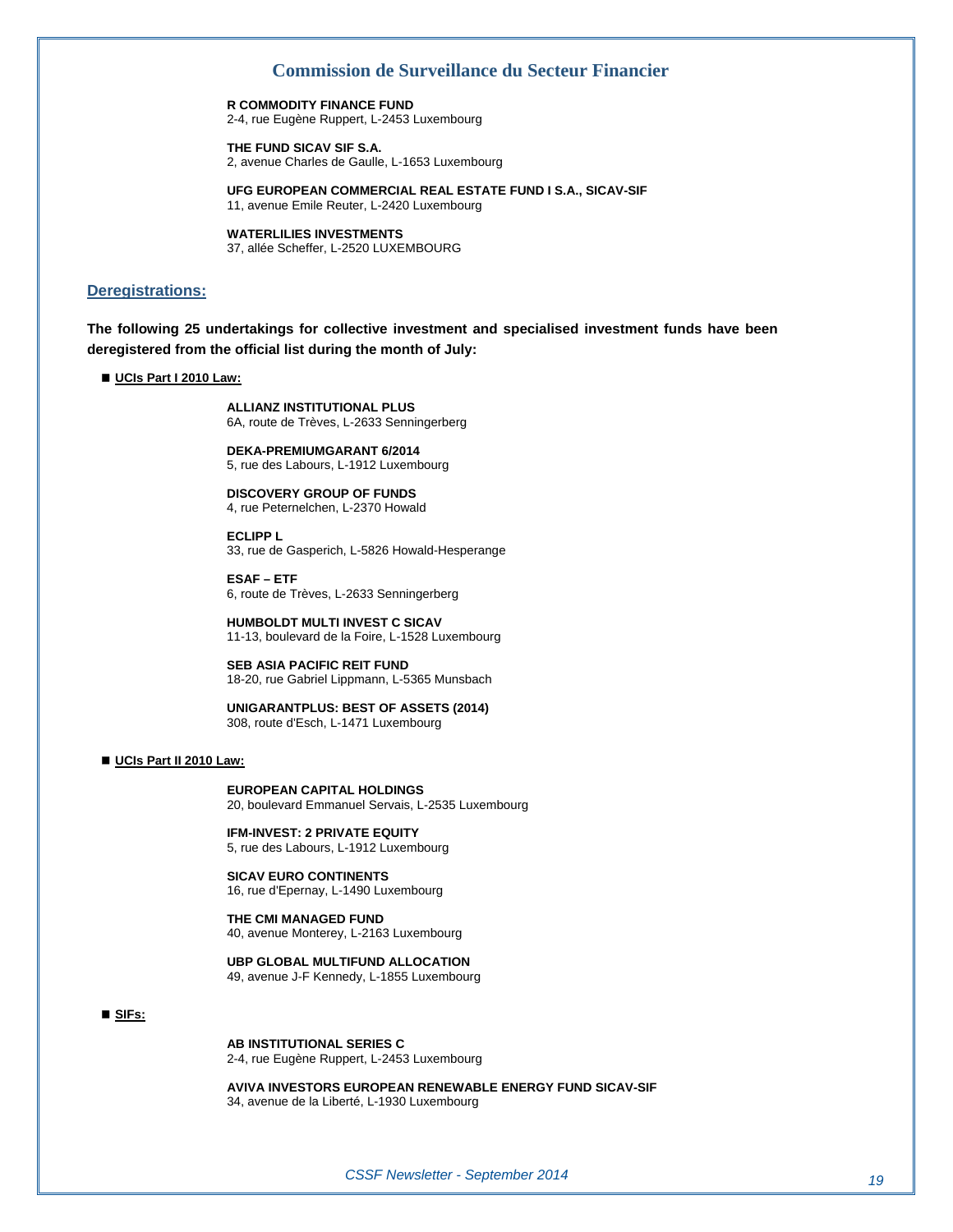**DKA INTERNATIONAL FUND**  1B, rue Gabriel Lippmann, L-5365 Munsbach

**ECM SPECIAL SITUATIONS MASTER FUND SICAV-SIF**  5, allée Scheffer, L-2520 Luxembourg

**EUR FIXED INCOME OPPORTUNITIES FUND S.A., SICAV-FIS**  2, rue Heinrich Heine, L-1720 Luxembourg

**J.P. MORGAN TOKYO FUND II**  6H, route de Trèves, L-2633 Senningerberg

**LUMA SIF**  20, rue de la Poste, L-2346 Luxembourg

**SHERIDAN SOLUTIONS SICAV-FIS**  22, rue Goethe, L-1637 Luxembourg

**SYNDEX UMBRELLA SICAV**  5, allée Scheffer, L-2520 Luxembourg

**THE ARCHSTONE GERMAN RESIDENTIAL FUND II**  46A, avenue J-F Kennedy, L-1855 Luxembourg

**THREADNEEDLE INTERNATIONAL PROPERTY FUND**  11-13, boulevard de la Foire, L-1528 Luxembourg

**UIL SPECIAL-BOND-PORTFOLIO**  308, route d'Esch, L-1471 Luxembourg

#### **E** LIST OF PENSION FUNDS

#### **Registrations:**

**AMUNDI PENSION FUND**  5, Allée Scheffer, L-2520 Luxembourg

#### **E** LIST OF SICARS

#### **Deregistrations:**

**BECAPITAL PRIVATE EQUITY SCA SICAR**  412F, route d'Esch, L-2086 Luxembourg

**GOTTEX US MANAGEMENT S.A R.L., SICAR**  25A, boulevard Royal, L-2449 Luxembourg

#### ■ LIST OF MANAGEMENT COMPANIES AUTHORISED ACCORDING TO CHAPTER 15 OF THE **LAW OF 17 DECEMBER 2010**

**Management companies whose authorisation exclusively covers the activity of collective management according to Article 101(2) of the law of 17 December 2010 relating to UCIs** 

**Deregistration:**

**ACOLIN FUND MANAGEMENT S.A.**  5, Heienhaff, L-1736 Senningerberg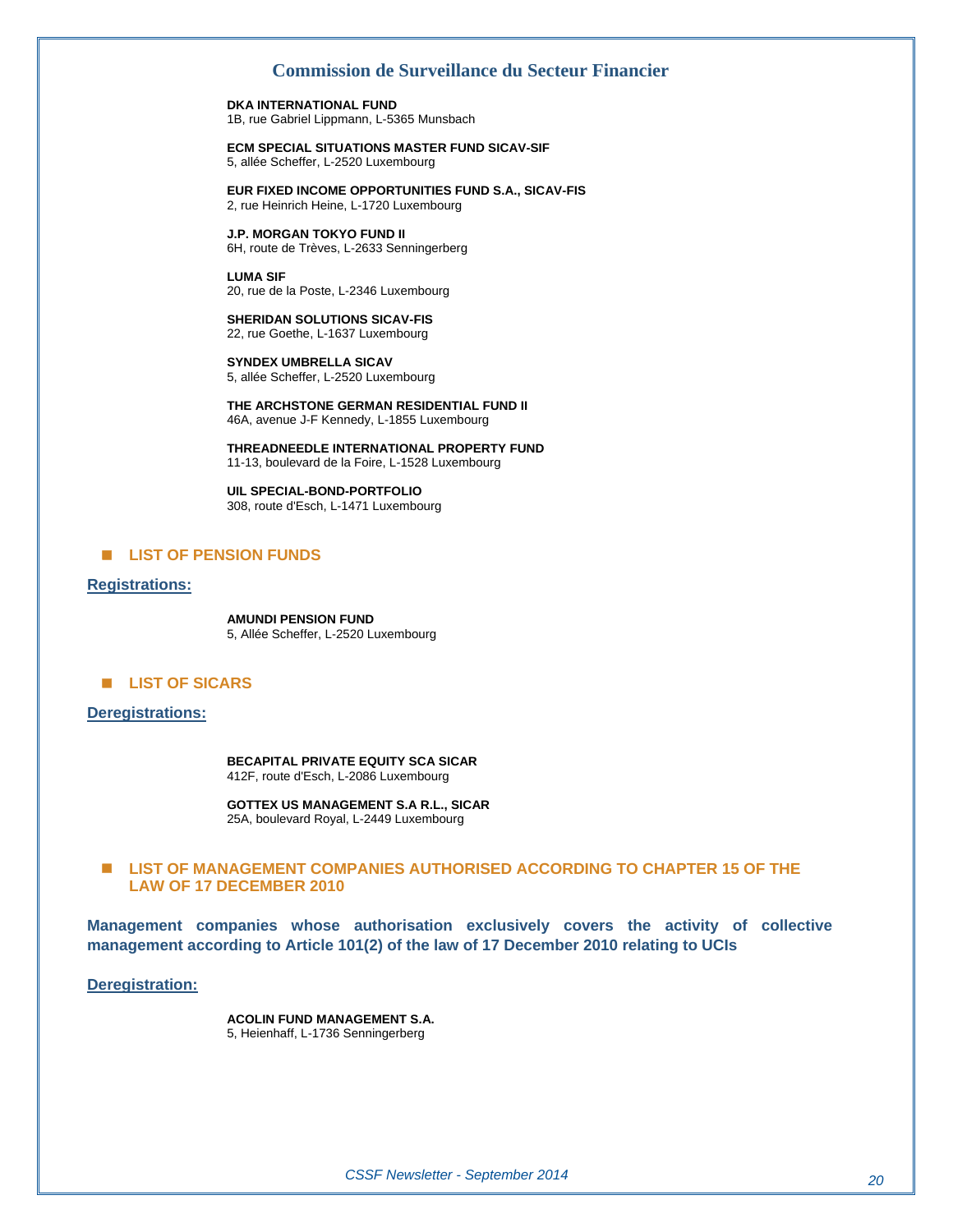#### **E LIST OF MANAGEMENT COMPANIES AUTHORISED ACCORDING TO CHAPTER 16 OF THE LAW OF 17 DECEMBER 2010**

#### **Registrations:**

**COMMERZ REAL FUND MANAGEMENT**  25, rue Edward Steichen, L-2540 Luxembourg

**GOLDING CAPITAL PARTNERS (LUXEMBOURG) S.A R.L.**  43, avenue J. F. Kennedy, L-1855 Luxembourg

**KIRCHBERG ASSET AND INVESTMENT MANAGEMENT S.A R.L.**  8, avenue de la Porte Neuve, L-2227 Luxembourg

#### **Deregistration:**

**ARCHSTONE MANAGEMENT GERMANY S.A R.L.**  46A, avenue J-F Kennedy, L-1855 Luxembourg

#### **Change of denomination:**

ABERDEEN GLOBAL PROPERTY MULTIMANAGER S.A. into **ABERDEEN MANAGEMENT SERVICES S.A., 2B, rue Albert Borschette, L-1246 Luxembourg** 

#### **Changes of address:**

**4IP FUND MANAGEMENT S.A.**  11-13, boulevard de la Foire, L-1528 Luxembourg

**EIP LUXEMBOURG MANAGEMENT COMPANY S.A R.L.**  11-13, boulevard de la Foire, L-1528 Luxembourg

**FEDERALE MANAGEMENT S.A.**  11-13, boulevard de la Foire, L-1528 Luxembourg

**FIRST STATE INVESTMENTS FUND MANAGEMENT S.A R.L.**  11-13, boulevard de la Foire, L-1528 Luxembourg

#### **HCEPP MANAGEMENT COMPANY II S.A R.L.**

11-13, boulevard de la Foire, L-1528 Luxembourg

**IRUS EUROPEAN RETAIL PROPERTY MANAGEMENT COMPANY S.A R.L.**  11-13, boulevard de la Foire, L-1528 Luxembourg

**PRADERA CENTRAL MANAGEMENT S.A R.L.** 

11-13, boulevard de la Foire, L-1528 Luxembourg

#### **PRADERA MANAGEMENT S.A R.L.**

11-13, boulevard de la Foire, L-1528 Luxembourg

**PRADERA SOUTHERN MANAGEMENT S.A R.L.**  11-13, boulevard de la Foire, L-1528 Luxembourg

#### **LIST OF ALTERNATIVE INVESTMENT FUND MANAGERS AUTHORISED ACCORDING TO CHAPTER 2 OF THE LAW OF 12 JULY 2013**

#### **Registrations:**

**ADEPA ASSET MANAGEMENT S.A.** 

6A, rue Gabriel Lippmann, L-5365 Munsbach

**ANDBANK ASSET MANAGEMENT LUXEMBOURG**  7A, rue Robert Stümper, L-2557 Luxembourg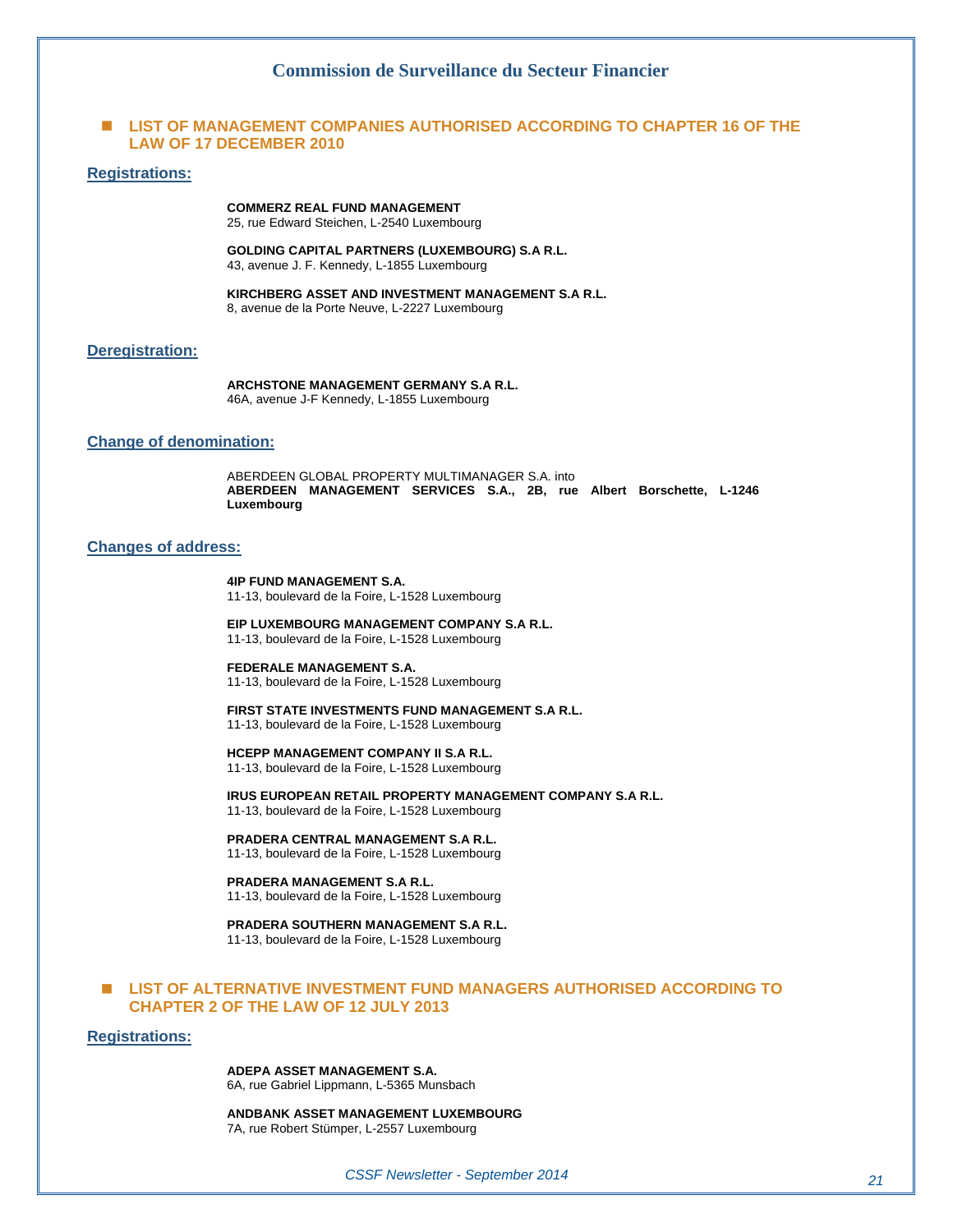**CARNEGIE FUND MANAGEMENT COMPANY S.A.**  5, place de la Gare, L-1616 Luxembourg

**CIGOGNE MANAGEMENT S.A.**  9, boulevard du Prince Henri, L-1724 Luxembourg

**COMMERZ REAL FUND MANAGEMENT**  25, rue Edward Steichen, L-2540 Luxembourg

**MSEOF MANAGER S.A R.L.**  64, avenue de la Liberté, L-1930 Luxembourg

**MUGC LUX MANAGEMENT S.A.**  287-289, route d'Arlon, L-1150 Luxembourg

**NORTHERN TRUST LUXEMBOURG MANAGEMENT COMPANY**  2, rue Albert Borschette, L-1246 Luxembourg

**OYSTER ASSET MANAGEMENT S.A.**  74, Grand-Rue, L-1660 Luxembourg

**VPB FINANCE S.A.**  26, avenue de la Liberté, L-1930 Luxembourg

#### **E** LIST OF TIED AGENTS ESTABLISHED IN LUXEMBOURG

#### **Deregistration:**

**Mont-Blanc Wealth Management Services S. à r.l.**  31, rue de Strasbourg L-2561 Luxembourg

#### **LIST OF ISSUERS OF SECURITIES WHOSE HOME MEMBER STATE IS LUXEMBOURG PURSUANT TO THE TRANSPARENCY LAW**

#### **Registrations:**

Banque Marocaine du Commerce Extérieur Morocco Côte D'Ivoire (République de) Côte d'Ivoire Monviso 2014 S.r.l. **Italy** 

#### **Deregistrations:**

Pan European Credit S.A. Luxembourg PREPS 2005-1 Limited Partnership Jersey

#### **NAME COUNTRY OF INCORPORATION**

#### **NAME COUNTRY OF INCORPORATION**